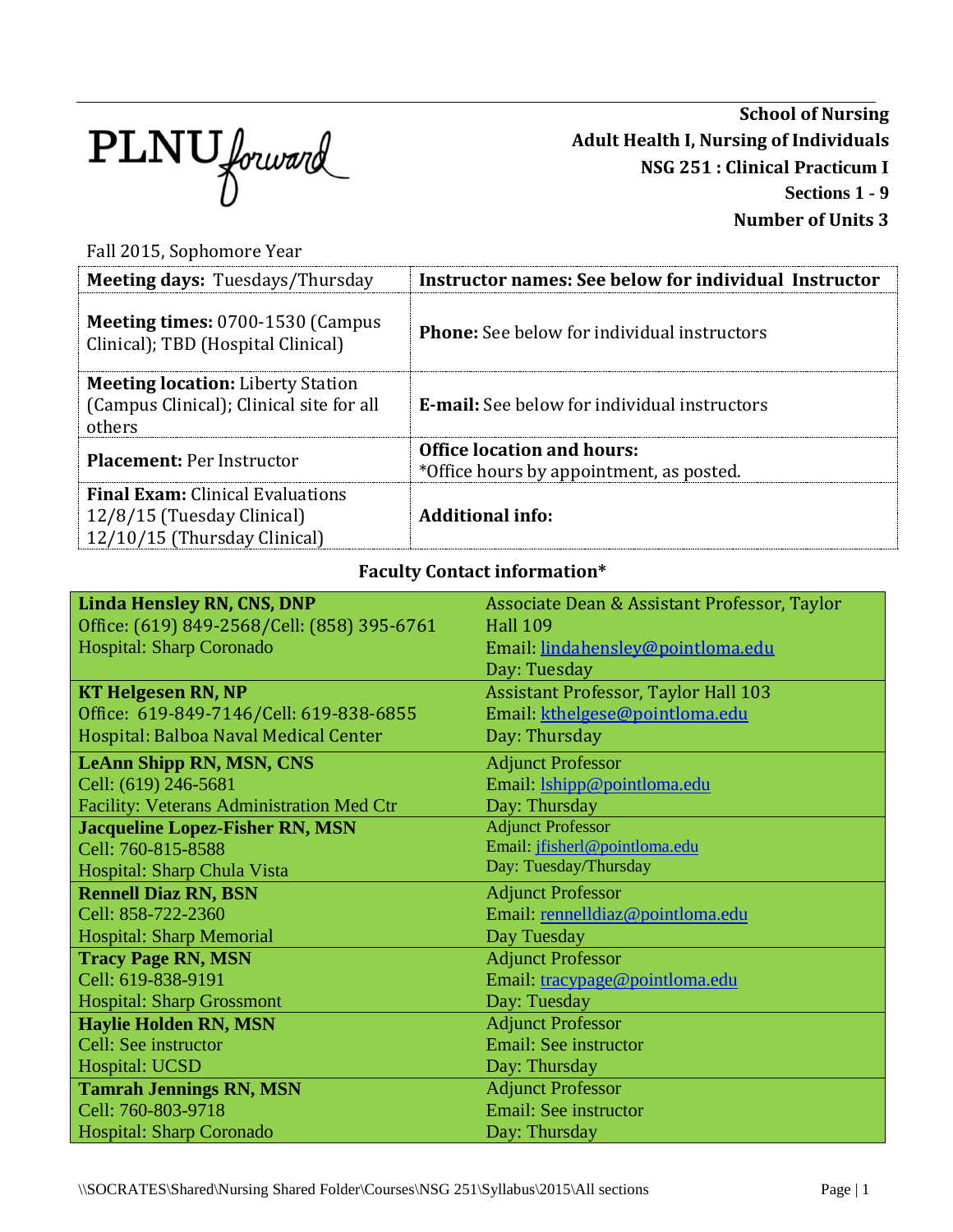#### **PLNU Mission To Teach ~ To Shape ~ To Send**

Point Loma Nazarene University exists to provide higher education in a vital Christian community where minds are engaged and challenged, character is modeled and formed, and service becomes an expression of faith. Being of Wesleyan heritage, we aspire to be a learning community where grace is foundational, truth is pursued, and holiness is a way of life.

#### **SON Vision Statement**

The School of Nursing at Point Loma Nazarene University embraces, as a covenant, the commitment to excellence within a dynamic Christian environment in which each one will engage in the sacred work of nursing. This sacred work involves symbolically removing one's shoes in service of others.

*Take off your sandals for the place you are standing is holy ground. Exodus 3:5 NIV* 

#### **SON Mission Statement**

The School of Nursing at Point Loma Nazarene University exists to support the university Wesleyan mission and to provide an interdisciplinary learning program of excellence. Graduates of the SON are distinctly identified by grace, truth and holiness, serving others after the example of Christ, as they are sent to fulfill their calling as professional nurses.

*So He got up from the meal, took off His outer clothing, and wrapped a towel around His waist. After that, He poured water into a basin and began to wash His disciple's feet, drying them with a towel that was wrapped around Him. John 13: 4-5 NIV* 

*Now that I, your Lord and Teacher, have washed your feet, you also should wash one another's feet. I have set you an example that you should do as I have done for you. John 13: 14-15 NIV* 

# Faculty reserves the right to make necessary schedule changes to this syllabus as the semester progresses.

Every attempt will be made to minimize the inconvenience to the student in the event of a change to the syllabus. Students will be notified of changes via Canvas announcement section, with accompanying email notification, in a timely manner.

#### **PRE-REQUISITES:**

Same as NSG 250 (Theory). Note: A minimum grade of "C" must be achieved in all prerequisite courses for course eligibility.

#### **CO-REQUISITES:**

Same as NSG 250 (Theory).

Note: A minimum grade of "C" must be achieved in all co- requisite courses in order to progress in the program.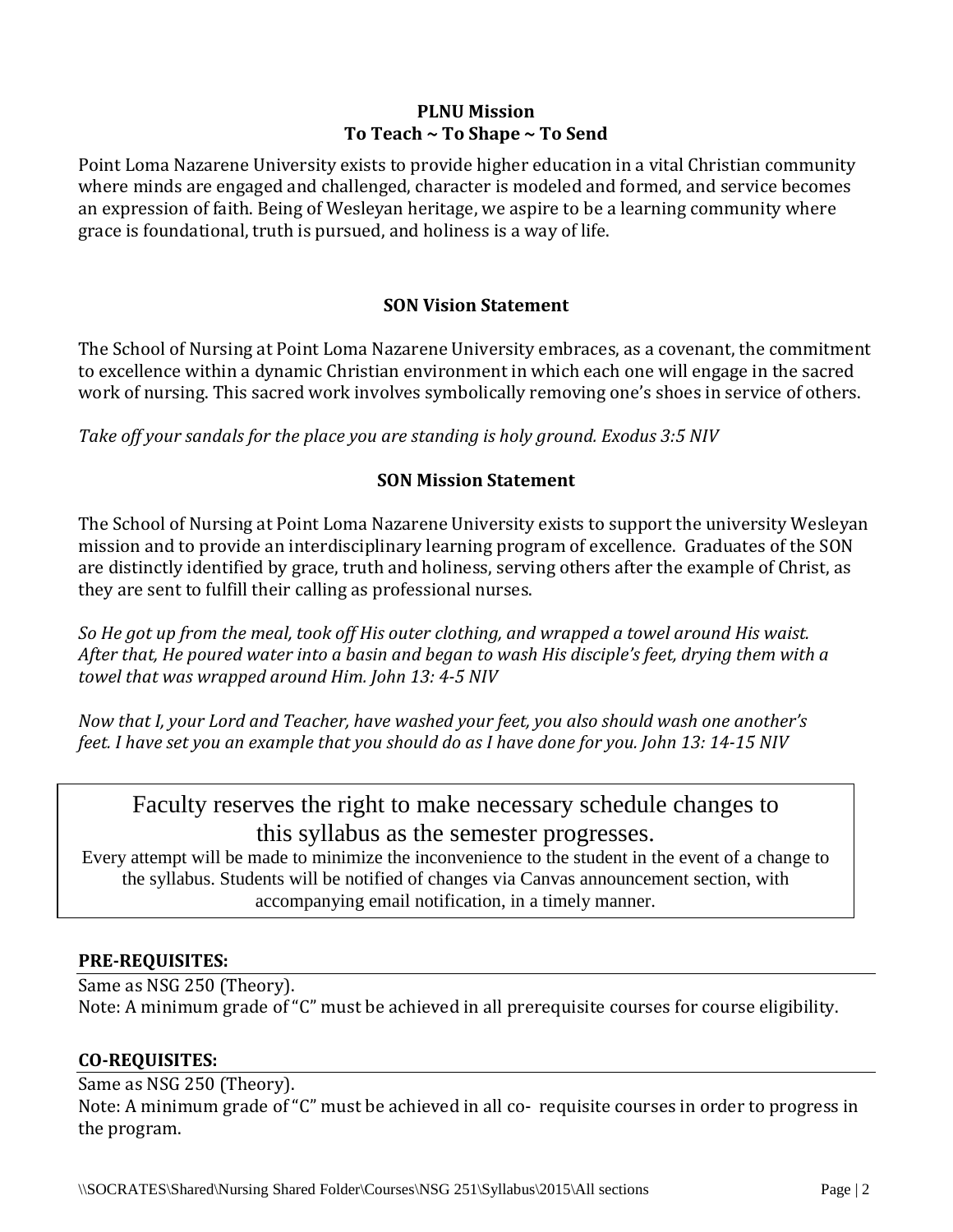#### **COURSE DESCRIPTIONS**

NSG 251: (3) Nursing of Individuals: Adult Health I: Clinical Practicum I

Includes application of nursing theory to practice in major areas of nursing in a variety of hospitals and health agencies within the San Diego community. Learning laboratory experiences are provided concomitantly to increase competency in nursing practice.

Graded: Credit/No Credit.

*Concurrent- NSG 250*

#### **COURSE CREDIT HOUR INFORMATION**

In the interest of providing sufficient time to accomplish the stated Course Learning Outcomes, this class meets the PLNU credit hour policy for a 3-unit class delivered over a maximum of 15 weeks.

For this 3- unit course, a minimum of 135 hours must be completed to receive credit for the course. These hours were determined according to the California BRN formula (i.e. hours = 3 hours times # of units times weeks in the semester) and is inclusive of pre and post clinical preparation.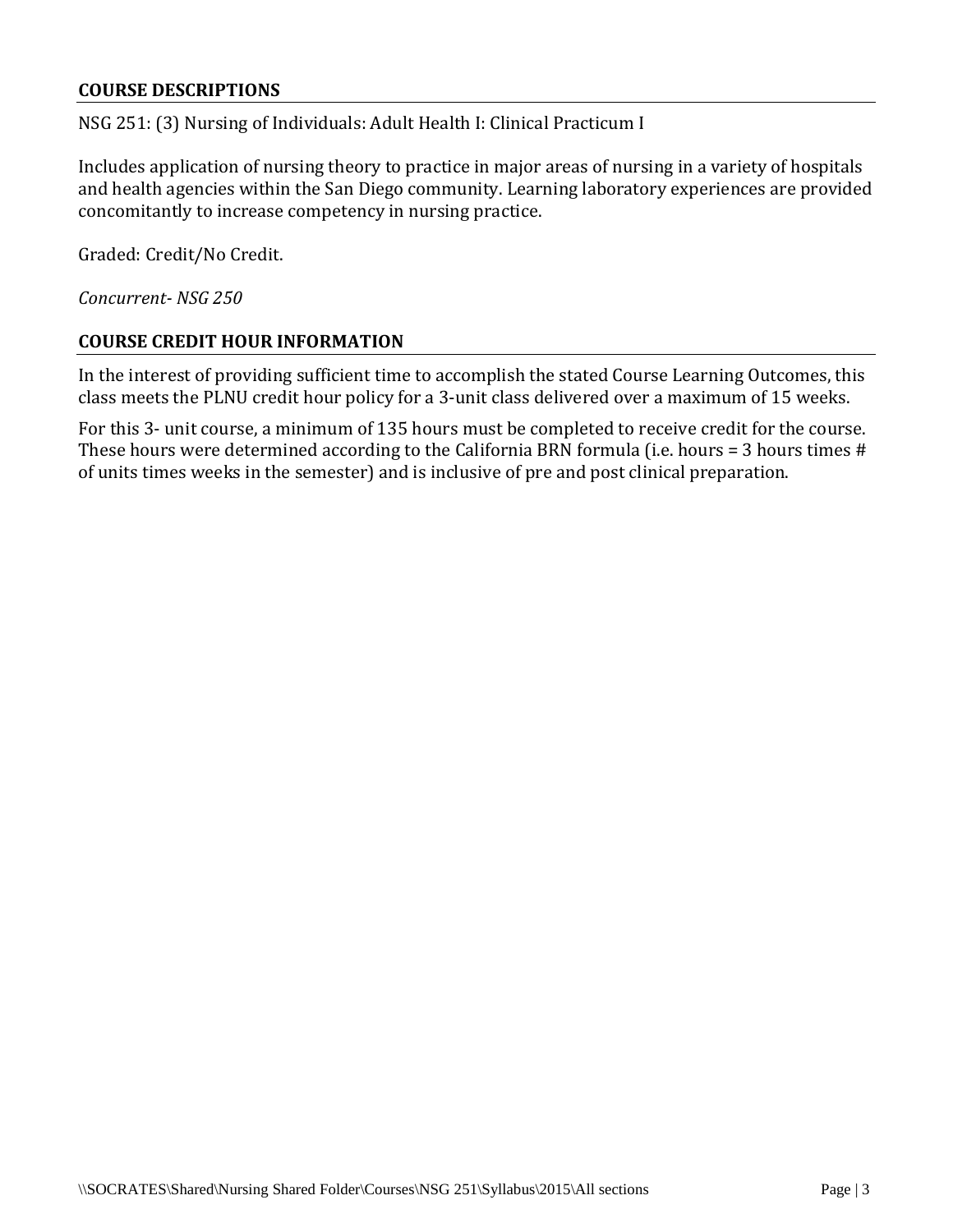## **COURSE LEARNING OUTCOMES**

Upon completion of NSG 250 the student will meet the following outcomes as aligned with the five School of Nursing values/program learning outcomes:

| <b>School of Nursing - BSN Program</b>                                                                                                                                                                                                                                                                                                            | <b>NSG 250 - Adult Health Nursing I</b>                                                                                    |  |  |
|---------------------------------------------------------------------------------------------------------------------------------------------------------------------------------------------------------------------------------------------------------------------------------------------------------------------------------------------------|----------------------------------------------------------------------------------------------------------------------------|--|--|
| <b>Program Learning Outcomes</b>                                                                                                                                                                                                                                                                                                                  | <b>Course Learning Outcomes</b>                                                                                            |  |  |
| Inquiring Faithfully: Student will demonstrate knowledge, skill and behavior of the evidence-<br>based practice of nursing which integrates growth in reasoning, analysis, decision-making and<br>the application of theory with the goal of advocating for others and/or self. This includes<br>holistic nursing skills and the nursing process. |                                                                                                                            |  |  |
| Initiate dialogue regarding current practice to<br>improve healthcare                                                                                                                                                                                                                                                                             | Demonstrates satisfactory pre-clinical<br>preparation for assigned clinical practice using                                 |  |  |
| Demonstrate use of evidence-based practices as<br>an advocate for self and others                                                                                                                                                                                                                                                                 | reliable sources for evidenced-based knowledge<br>Incorporates appropriate assessment data from                            |  |  |
| Influence positive client outcomes using<br>evidence-based data                                                                                                                                                                                                                                                                                   | collection and initiates an individualized care<br>plan based on assessment data, patient values<br>and overt evidence     |  |  |
| Provide holistic care by considering all of the<br>client needs (e.g. physical, psychosocial, spiritual,<br>environmental) including family in a<br>multicultural community                                                                                                                                                                       |                                                                                                                            |  |  |
| Engage in self-care practices that facilitates<br>optimal care of clients                                                                                                                                                                                                                                                                         |                                                                                                                            |  |  |
| Caring Faithfully: The student will embrace a calling to the ministry of compassionate care for<br>all people in response to God's grace, which aims to foster optimal health and bring comfort in<br>suffering and death.                                                                                                                        |                                                                                                                            |  |  |
| Demonstrate compassionate care to all people<br>while mirroring Christ's love for all                                                                                                                                                                                                                                                             | Provides patient care in a non-judgmental and<br>timely manner.                                                            |  |  |
| Partner with the community to establish a<br>trusting relationship                                                                                                                                                                                                                                                                                | Communicates observations or concerns related<br>to hazards and errors to patients, families, and<br>the health care team. |  |  |
| Demonstrate ethics and values consistent with<br>the practice of professional nursing                                                                                                                                                                                                                                                             |                                                                                                                            |  |  |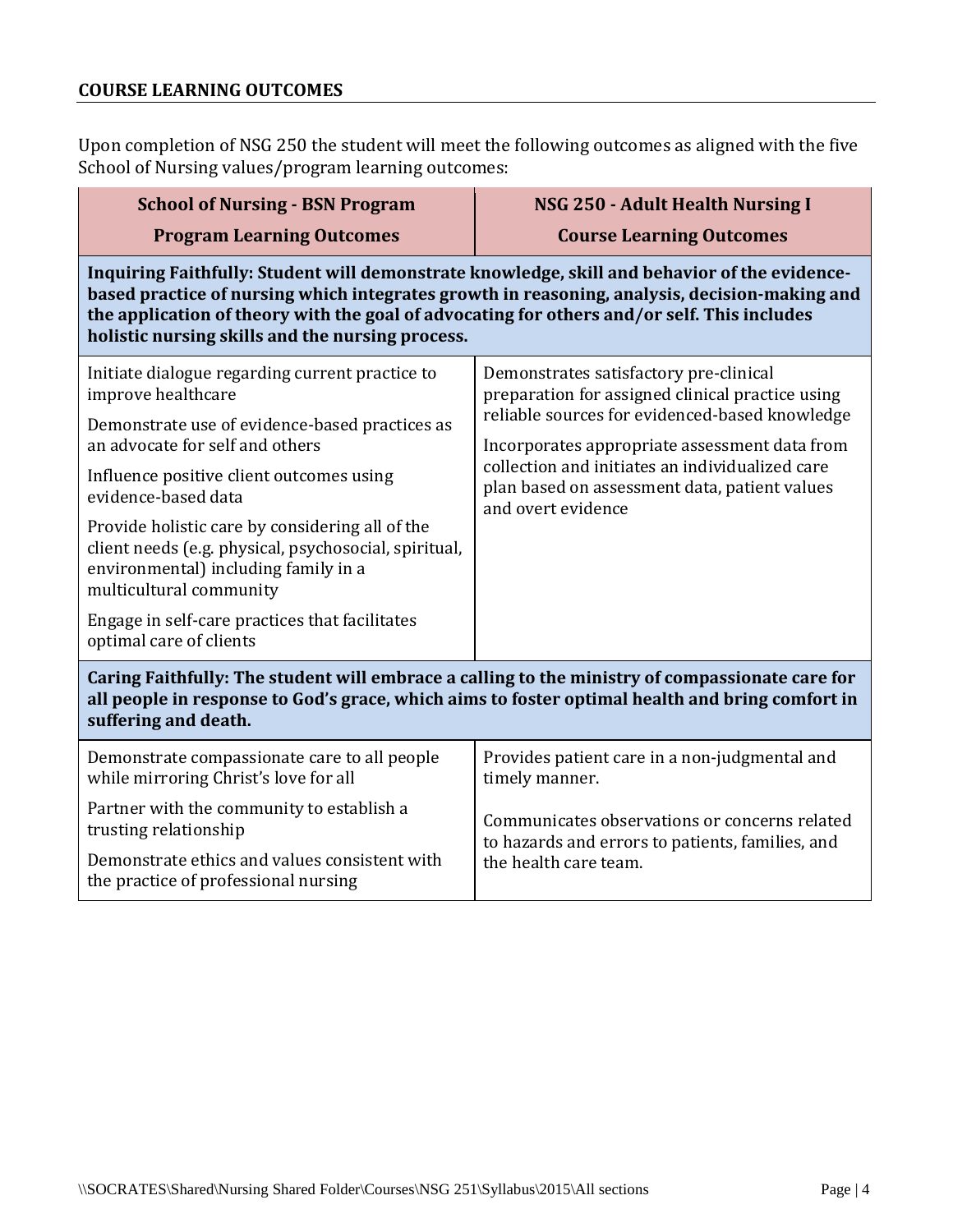**Following Faithfully: Defined as claiming the challenge from Florence Nightingale that nursing is a "divine imposed duty of ordinary work." The nursing student will integrate the ordinary work by complying with and adhering to regulatory and professional standards (e.g. ANA Code of Ethics, the California Board of Registered Nursing, Scope of Nursing Practice, SON Handbook). This includes taking responsibility, being accountable for all actions and treating others with respect and dignity.**

| Engage in a professional practice environment<br>that promotes nursing excellence                                                                         | Adheres to PLNU professional and site specific<br>standards, including confidentiality, safety, and              |
|-----------------------------------------------------------------------------------------------------------------------------------------------------------|------------------------------------------------------------------------------------------------------------------|
| Provides patient care within the boundaries<br>designated by regulatory agencies, professional<br>practices and ethical standards of a Christian<br>nurse | reporting processes.<br>Displays exploration of resources and<br>opportunities as part of professional practice. |
| Avail self of learning opportunities to initiate the<br>life-long learning process                                                                        |                                                                                                                  |

**Leading Faithfully: The student will incorporate a foundational relationship with Christ and others and embrace a willingness to serve others in the midst of life circumstances (e.g., illness, injustice, poverty). The student will role-model the need for "Sabbath Rest" as a means of personal renewal, and true care of the self, so that service to others is optimally achieved. The student will incorporate the characteristics of a servant leader including: humility, courage, forgiveness, discernment.**

| Provide graceful service through compassionate      | Provides care with sensitivity and respect for |
|-----------------------------------------------------|------------------------------------------------|
| response to others' needs                           | the diversity of the human experience.         |
| Demonstrate the principles of a servant leader as a | Displays characteristics of humility, courage, |
| reflection of Christ's love                         | forgiveness and discernment.                   |

**Communicating Faithfully: The student will actively engage in the dynamic interactive process that is intrapersonal and interpersonal with the goal of advocating for others and/or self. This includes effective, culturally appropriate communication conveys information, thoughts, actions and feelings through the use of verbal and nonverbal skills.**

| Engage in active listening to promote therapeutic<br>relationships                                      | Explores communication technology when<br>gathering basic information                                                                             |  |
|---------------------------------------------------------------------------------------------------------|---------------------------------------------------------------------------------------------------------------------------------------------------|--|
| Demonstrate effective verbal and nonverbal<br>communication skills to provide patient care              | Participates in effective, culturally appropriate<br>communication techniques with client groups,<br>faculty, peers, and inter-professional teams |  |
| Advocate for patients/families and self                                                                 |                                                                                                                                                   |  |
| Implements patient care while revering the<br>diversity of patients, families and communities           |                                                                                                                                                   |  |
| Engage in a professional practice environment that<br>promotes nursing excellence                       | Adheres to PLNU professional and site specific<br>standards, including confidentiality, safety, and                                               |  |
| Provides patient care within the boundaries                                                             | reporting processes.                                                                                                                              |  |
| designated by regulatory agencies, professional<br>practices and ethical standards of a Christian nurse | Displays exploration of resources and<br>opportunities as part of professional practice.                                                          |  |
| Avail self of learning opportunities to initiate the<br>life-long learning process                      |                                                                                                                                                   |  |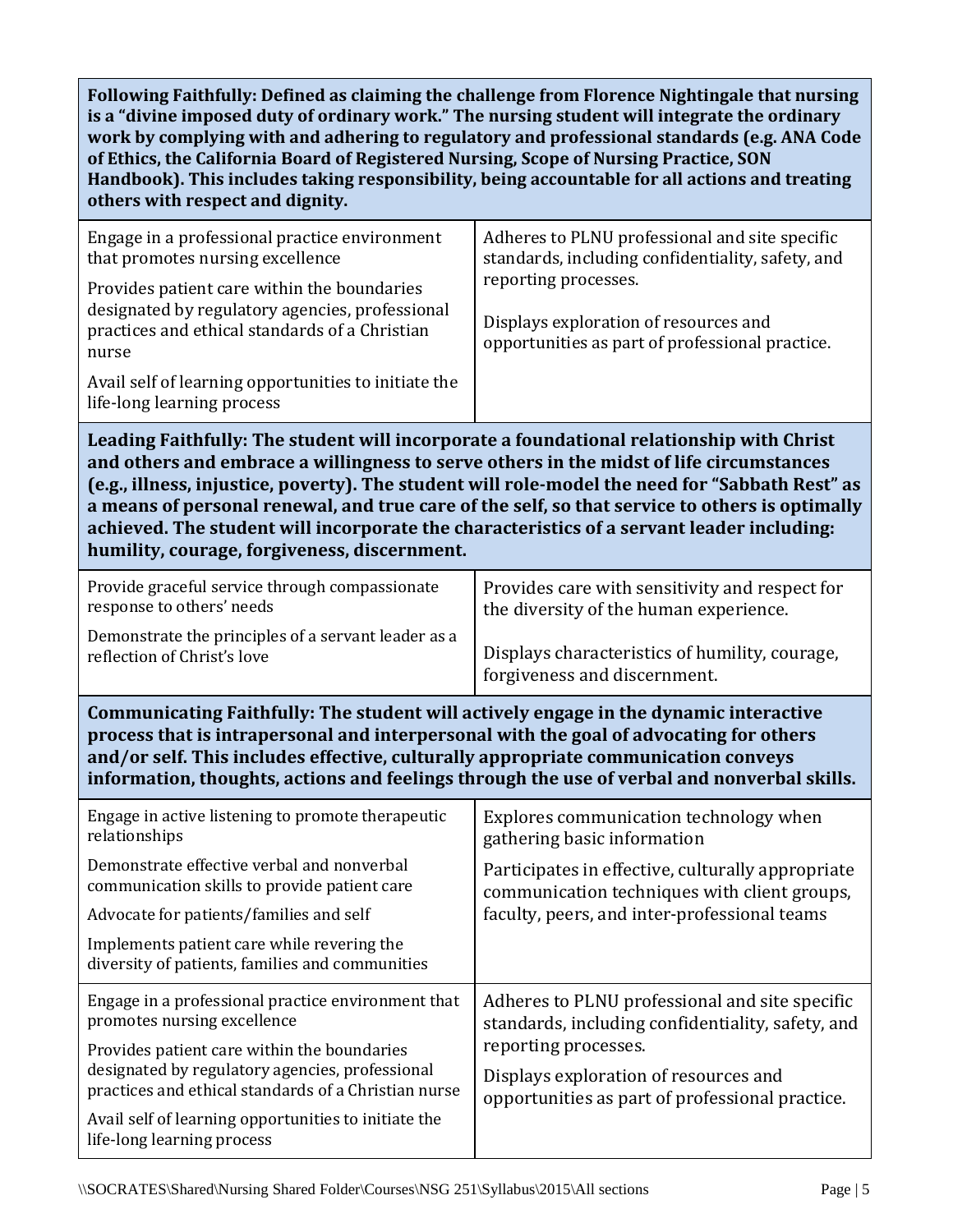**Leading Faithfully: The student will incorporate a foundational relationship with Christ and others and embrace a willingness to serve others in the midst of life circumstances (e.g., illness, injustice, poverty). The student will role-model the need for "Sabbath Rest" as a means of personal renewal, and true care of the self, so that service to others is optimally achieved. The student will incorporate the characteristics of a servant leader including: humility, courage, forgiveness, discernment.**

| Provide graceful service through compassionate<br>response to others' needs                                                                                                                                                                                                                                                                                          | Provides care with sensitivity and respect for<br>the diversity of the human experience.<br>Displays characteristics of humility, courage,<br>forgiveness and discernment. |  |
|----------------------------------------------------------------------------------------------------------------------------------------------------------------------------------------------------------------------------------------------------------------------------------------------------------------------------------------------------------------------|----------------------------------------------------------------------------------------------------------------------------------------------------------------------------|--|
| Demonstrate the principles of a servant leader as a<br>reflection of Christ's love                                                                                                                                                                                                                                                                                   |                                                                                                                                                                            |  |
| Communicating Faithfully: The student will actively engage in the dynamic interactive<br>process that is intrapersonal and interpersonal with the goal of advocating for others<br>and/or self. This includes effective, culturally appropriate communication conveys<br>information, thoughts, actions and feelings through the use of verbal and nonverbal skills. |                                                                                                                                                                            |  |
| Engage in active listening to promote therapeutic<br>relationships                                                                                                                                                                                                                                                                                                   | Explores communication technology when<br>gathering basic information                                                                                                      |  |
| Demonstrate effective verbal and nonverbal<br>communication skills to provide patient care                                                                                                                                                                                                                                                                           | Participates in effective, culturally appropriate<br>communication techniques with client groups,                                                                          |  |
| Advocate for patients/families and self                                                                                                                                                                                                                                                                                                                              | faculty, peers, and inter-professional teams                                                                                                                               |  |
| Implements patient care while revering the<br>diversity of patients, families and communities                                                                                                                                                                                                                                                                        |                                                                                                                                                                            |  |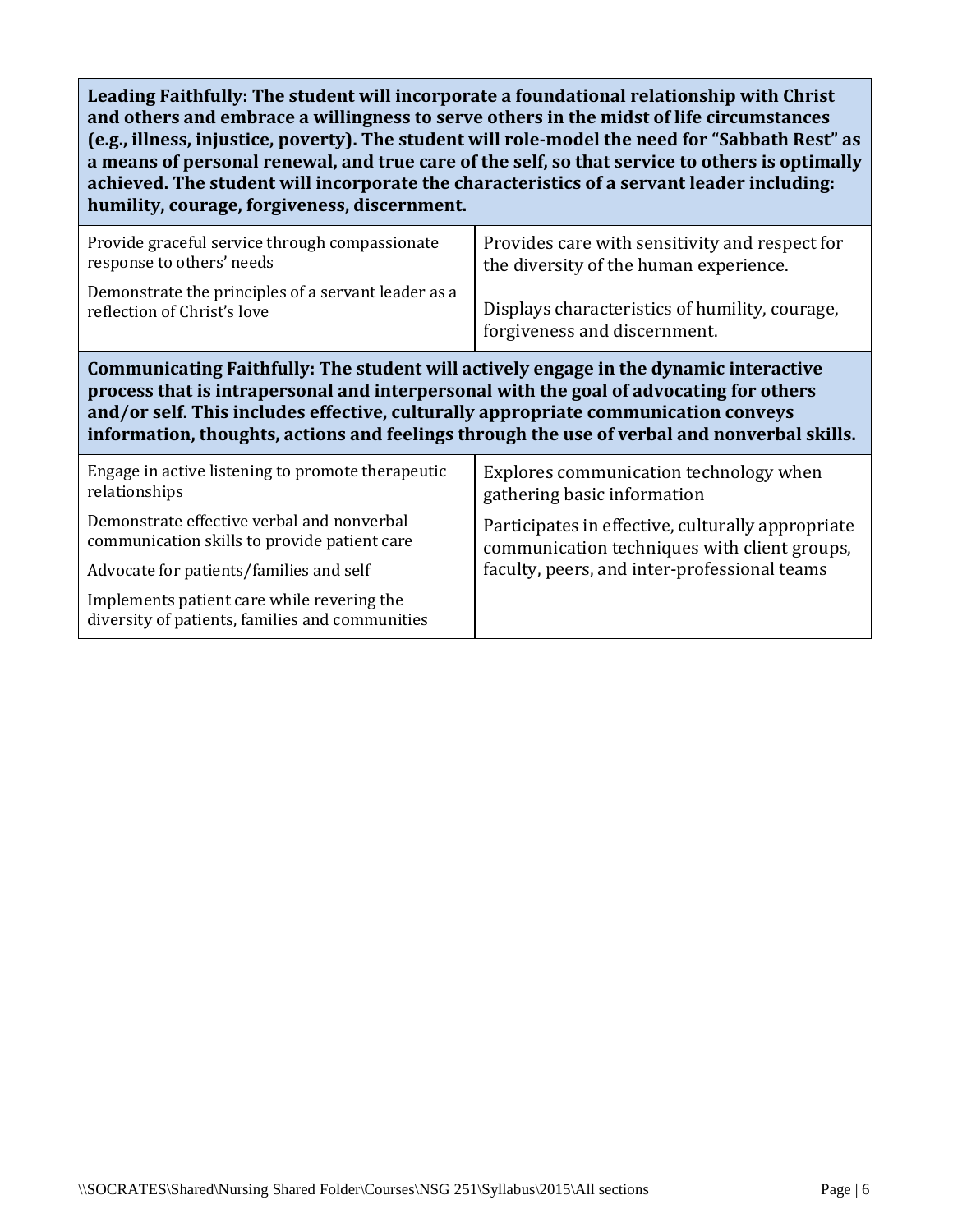#### **ON-CAMPUS CLINICAL AT LIBERTY STATION**



The first four weeks of NSG 251 the student will be on campus at Liberty Station for their specific clinical day (Tuesday or Thursday). The day will begin at 0700 and end at 1530. Students are expected to practice demonstrated skills during on-campus clinical days guided by clinical faculty and graduate students assigned to their specific clinical group. Repetitive practice is essential to deep learning, it is vital that the student maximize their learning by continuing to practice the skills in the open lab sessions.

During the on-campus clinical weeks, students will be introduced to fundamental nursing skill including, but not limited to the following:

- Checking Vital signs: Temperature (T), Pulse (P), Respirations (R), Blood Pressure (B/P), Pain scale, Pulse Oximetry (O2) and documentation
- Head to toe assessment technique and pain assessment
- Focused assessment
- Nursing history and genograms
- Asepsis
- Sterile gloving
- Wound care
- Oxygenation devices and delivery
- Intake and output
- Range of motion
- Transfer of patients from bed to chair, gurney to bed
- Application and care of Restraints
- Hygiene
- Medication math and administration
- IV Assessment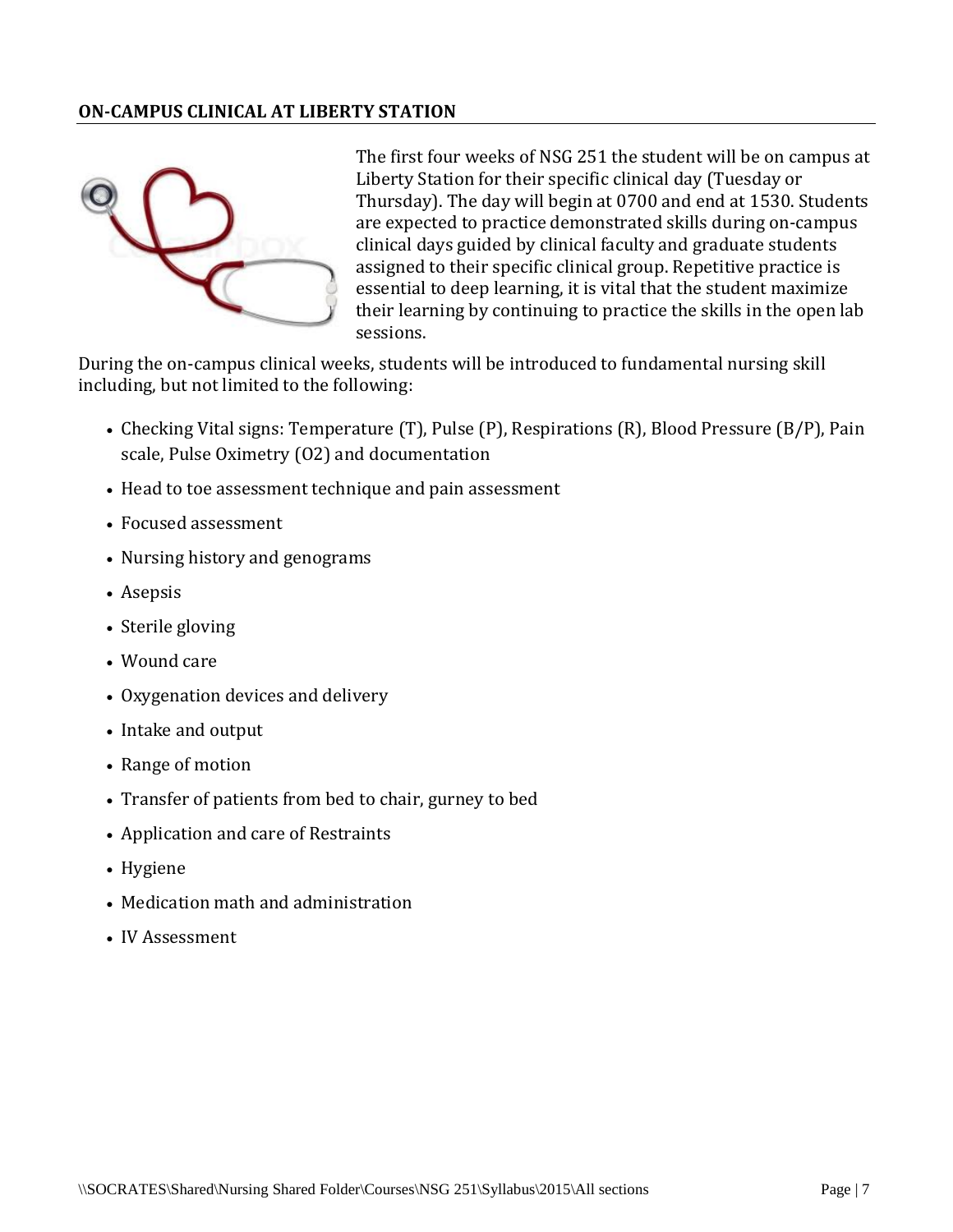#### **STUDENT LEARNING OUTCOMES**

At the completion of the on-campus clinical sessions, using discussion, simulation, ATI skills modules, case studies, role playing, lecture, inquiry, and with repetitive practice and return demonstration, the student will be able to:

- Display professional behavior at all times when in uniform
- Explain the basic differences among oxygenation devices
- Correctly applies nasal cannula to promote oxygenation
- Correctly use medical abbreviations
- Correctly calculates conversions
- Correctly calculate intake and output for a patient
- Correctly calculate dosage medication problems with or without calculator
- Demonstrate correct technique for vital signs: accurate temperature reading within 2 degrees, accurate pulse rate within 2 beats/minute,(to include rhythm –regular/irregular) accurate respiratory rate within 2 respirations/minute, accurate blood pressure within 4mmHg systolic/4mmHg diastolic
- Correctly performs pain assessment
- Demonstrate correct technique of assessment using correct anatomical landmarks
- Correctly demonstrate the four methods used in assessment
- Correctly demonstrate safe technique for transferring patients from bed to chair, from bed to gurney and returning patient to bed
- Correctly integrates basic safety design principles ( body mechanics )
- Correctly uses nursing interventions to support and maintain patient safety
- Explain the differences between medical and surgical asepsis
- Identify appropriate assessment data for collection from a nursing history
- Correctly don a surgical mask, sterile gown, and sterile gloves
- Correctly perform specific nursing skills on manikin (including NGT insertion, sterile dressing changes (wet to dry, and dry, application of restraints)
- Describe assessment activities designed to identify patient's physical, psychosocial, and cognitive status relative to the patient's safety status
- Correctly position patients to optimize oxygenation, comfort
- Correctly display use of bedpan, urinal in patient care
- Demonstrate correct technique required for assessment of head, neck, musculoskeletal and skin
- Choose specific nursing interventions to promote patient mobility and prevent complications from immobility
- Correctly create sterile field
- Correctly performs assessment required for peripheral intravenous site
- Correctly performs nursing interventions to promote the patient's personal hygiene practices
- Correctly performs subcutaneous and intramuscular injections using correct anatomical landmarks
- Chooses appropriate syringe for subcutaneous and /or intramuscular injections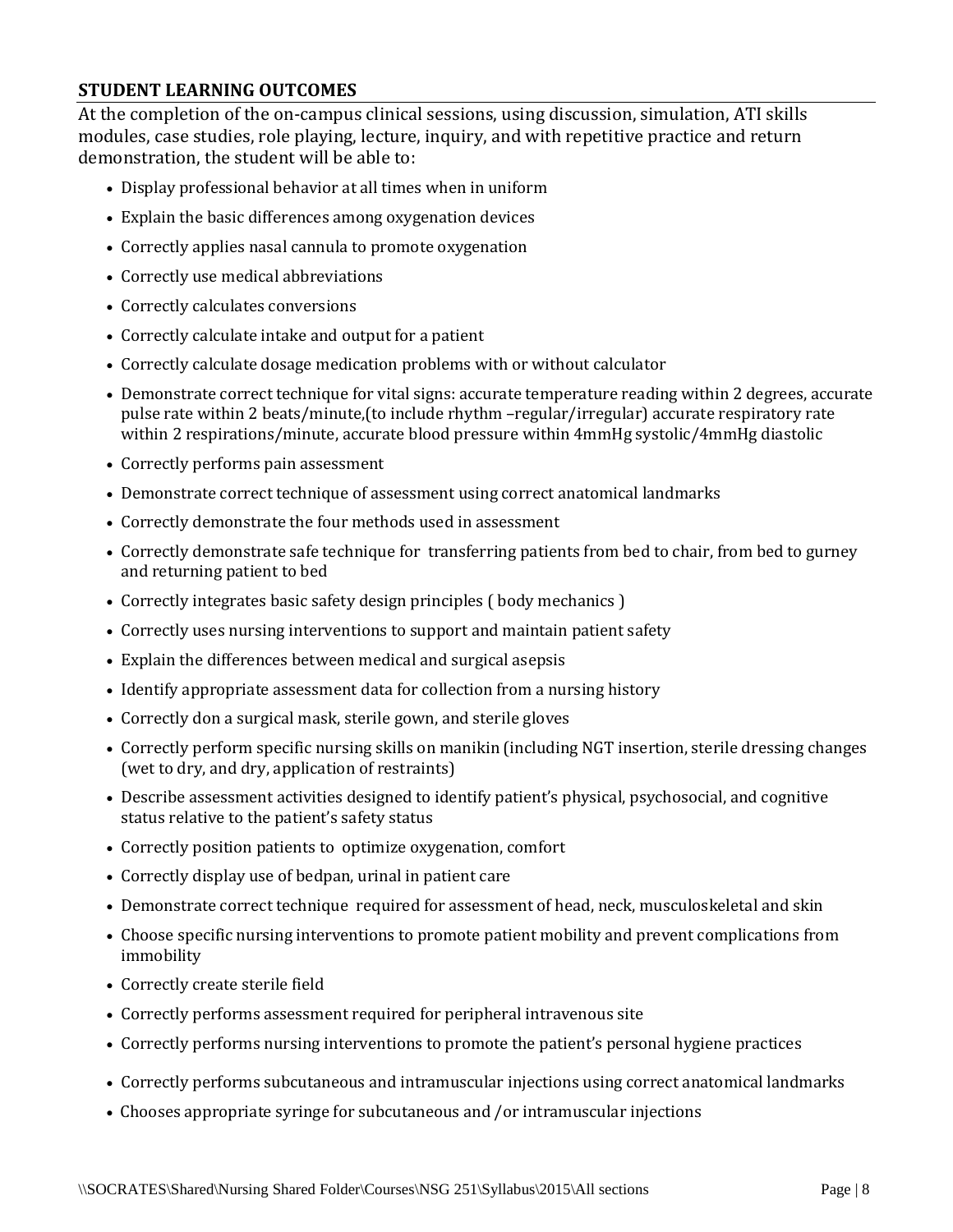# **COURSE CONTENT: ON-CAMPUS CLINICAL (WEEKS 1-4)**

|        | <b>Topics/Student Learning Outcome</b>                                                                                                                                                                                                                                                                                                                                                                                                                                                                                                                                                                                                                                                                                                                                                                                                                                                                                                                                                                                                                                                                                                                                                                                                  | <b>Reading Assignments</b>                                                                                                                                                                                                                                                                                                                                                                                                                                                                                                                                                                                                                                                                                                                           |
|--------|-----------------------------------------------------------------------------------------------------------------------------------------------------------------------------------------------------------------------------------------------------------------------------------------------------------------------------------------------------------------------------------------------------------------------------------------------------------------------------------------------------------------------------------------------------------------------------------------------------------------------------------------------------------------------------------------------------------------------------------------------------------------------------------------------------------------------------------------------------------------------------------------------------------------------------------------------------------------------------------------------------------------------------------------------------------------------------------------------------------------------------------------------------------------------------------------------------------------------------------------|------------------------------------------------------------------------------------------------------------------------------------------------------------------------------------------------------------------------------------------------------------------------------------------------------------------------------------------------------------------------------------------------------------------------------------------------------------------------------------------------------------------------------------------------------------------------------------------------------------------------------------------------------------------------------------------------------------------------------------------------------|
| Week 1 | <b>Topics:</b><br>• Vital Signs<br>Assessment/Documentation<br>Pain Scale<br>٠<br>Interview/History<br>٠<br>Genograms<br>٠<br>Math conversions, abbreviations, and<br>calculations<br>Nutritional documentation<br><b>Student Learning Outcomes</b><br>• Display professional behavior at all<br>times when in uniform<br>• Correctly calculate dosage medication<br>problems with or without calculator<br>• Correctly calculate conversions<br>• Correctly uses medical abbreviations<br>• Demonstrate correct technique for vital<br>signs:<br>o accurate temperature reading<br>within 2 degrees<br>o accurate pulse rate within 2<br>beats/minute,(to include rhythm -<br>regular/irregular)<br>o accurate respiratory rate within 2<br>respirations/minute,<br>o accurate blood pressure within<br>4mmHg systolic/4mmHg diastolic<br>• Identify appropriate assessment data<br>for collection from a nursing history<br>• Correctly demonstrate the four<br>methods used in assessment<br>• Correctly write essential information to<br>support safe patient care<br>• Correctly performs pain assessment<br>• Correctly perform specific nursing skills<br>on simulator or peer partner including<br>vital signs and assessments | *ATI Modules:<br><b>Vital Signs</b><br>$\bullet$<br>Pain management<br>Dosage Calculations 2.0 (Pick one version of<br>the 3 available)<br>Safe Dosage<br>$\circ$<br><b>Medication Administration</b><br>$\circ$<br>Nutrition/Feeding/Eating<br>*Complete pre-test, review lesson and take post-<br>test for each module listed. Must score above<br>75%. Bring ATI transcript to class.<br>Jarvis:<br>(Interview, History, Genograms) - Ch. 1 & 2<br>Pages 33-34 (minus "infants").<br><b>Potter &amp; Perry:</b><br>(Documentation) - Pages 348-364<br>***Topics not covered in the skills modules<br>should be prepared for by utilizing the readings.<br>The Potter and Perry text should be utilized to<br>further your mastery of the content. |
|        |                                                                                                                                                                                                                                                                                                                                                                                                                                                                                                                                                                                                                                                                                                                                                                                                                                                                                                                                                                                                                                                                                                                                                                                                                                         |                                                                                                                                                                                                                                                                                                                                                                                                                                                                                                                                                                                                                                                                                                                                                      |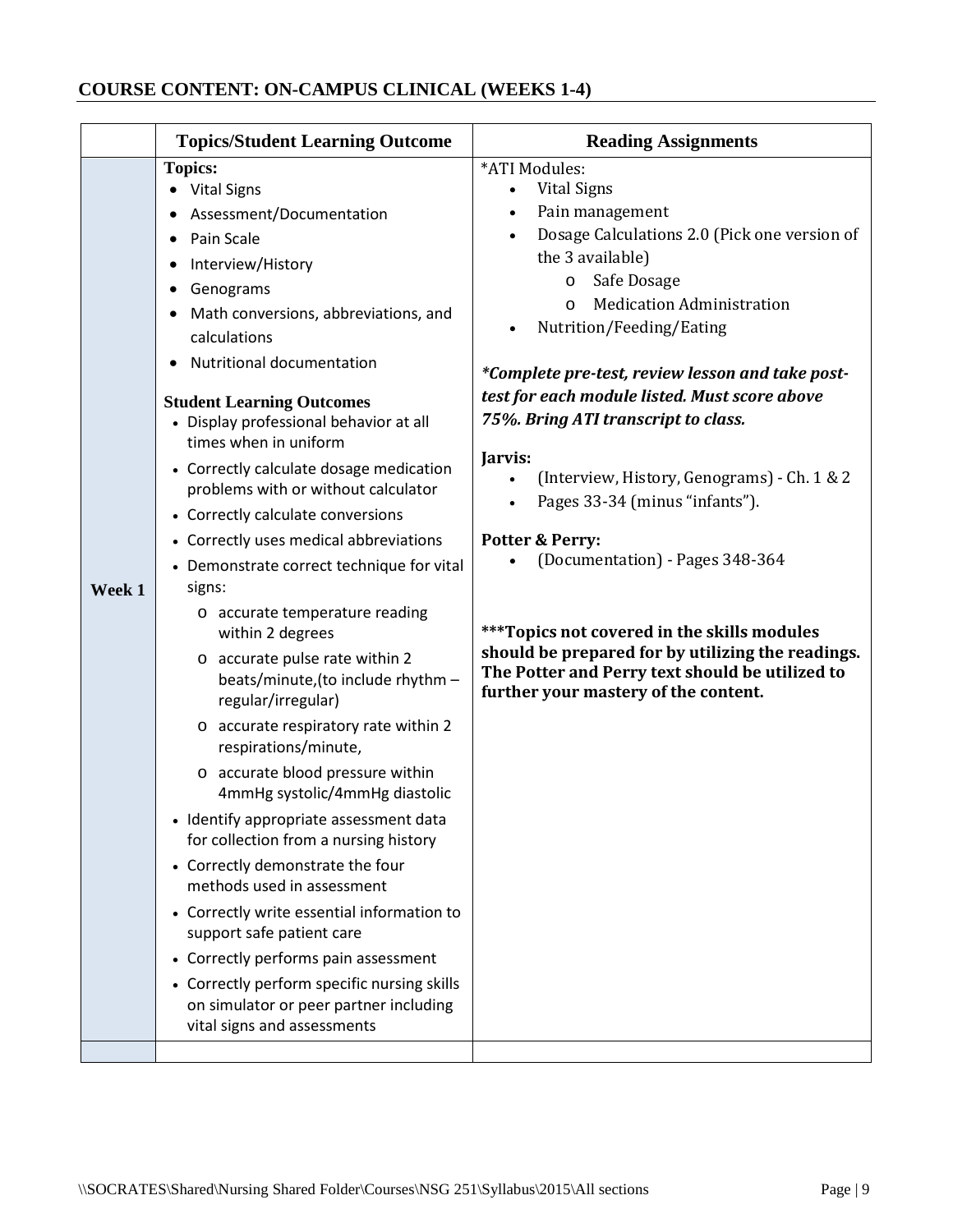|        | <b>Topics/Student Learning Outcome</b>                                                                                                                                                                                                                                                                                                                                                                                                                                                                                                                                                                                                                                                                                                                                                                                                                                                                                                                                                                                                                                                   | <b>Reading Assignments</b>                                                                                                                                                                                                                                                                                                                                                                                                                                                                                                      |  |
|--------|------------------------------------------------------------------------------------------------------------------------------------------------------------------------------------------------------------------------------------------------------------------------------------------------------------------------------------------------------------------------------------------------------------------------------------------------------------------------------------------------------------------------------------------------------------------------------------------------------------------------------------------------------------------------------------------------------------------------------------------------------------------------------------------------------------------------------------------------------------------------------------------------------------------------------------------------------------------------------------------------------------------------------------------------------------------------------------------|---------------------------------------------------------------------------------------------------------------------------------------------------------------------------------------------------------------------------------------------------------------------------------------------------------------------------------------------------------------------------------------------------------------------------------------------------------------------------------------------------------------------------------|--|
|        | <b>Topics:</b><br>• Body Mechanics<br>• Positioning<br>• Range of Motion<br>• Asepsis<br>• Sterile Gloving<br>• Sterile Field<br>• Physical Assessment of Neuro, Head,<br>Neck, Musculoskeletal and Skin                                                                                                                                                                                                                                                                                                                                                                                                                                                                                                                                                                                                                                                                                                                                                                                                                                                                                 | *ATI Module A (10 points):<br><b>Infection Control</b><br><b>Surgical Asepsis</b><br>Ambulation, Transferring and Range of<br>$\bullet$<br>Motion<br>*Complete pre-test, review lesson and take post-<br>test for each module listed. Must score 75% or<br>above on the post-test. Bring ATI transcript to<br>class.                                                                                                                                                                                                            |  |
| Week 2 | <b>Student Learning Outcomes</b><br>• Display professional behavior at all<br>times when in uniform<br>• Correctly write essential information to<br>support safe patient care<br>• Correctly integrates basic safety design<br>principles (body mechanics)<br>• Correctly position patients to optimize<br>oxygenation, comfort<br>• Correctly demonstrate safe technique<br>for transferring patients from bed to<br>chair, from bed to gurney and returning<br>patient to bed<br>• Demonstrate correct technique<br>required for assessment of<br>neurological system, head, neck,<br>musculoskeletal system and skin<br>• Choose specific nursing interventions to<br>promote patient mobility and prevent<br>complications from immobility<br>• Correctly uses nursing interventions to<br>support and maintain patient safety<br>• Explain the differences between<br>medical and surgical asepsis<br>• Correctly perform specific nursing skills<br>on simulator or peer partner:<br>$\circ$ transferring patients<br>o positioning patients<br>$\circ$ application of restraints | Jarvis:<br>(Neurological System) - Ch. 16<br>(Head & Neck) - Ch. 6<br>$\bullet$<br>(Musculoskeletal System) - Ch. 15<br>$(Skin)$ – Ch. 5<br>$\bullet$<br>**Bring your head to toe assessment sheet for<br>practice documentation<br><b>Potter &amp; Perry:</b><br>(Sterile field & Sterile gloving) - pages 398-<br>401, 410-43<br>*** Topics not covered in the skills modules<br>should be prepared for by utilizing the readings.<br>The Potter and Perry text should be utilized to<br>further your mastery of the content. |  |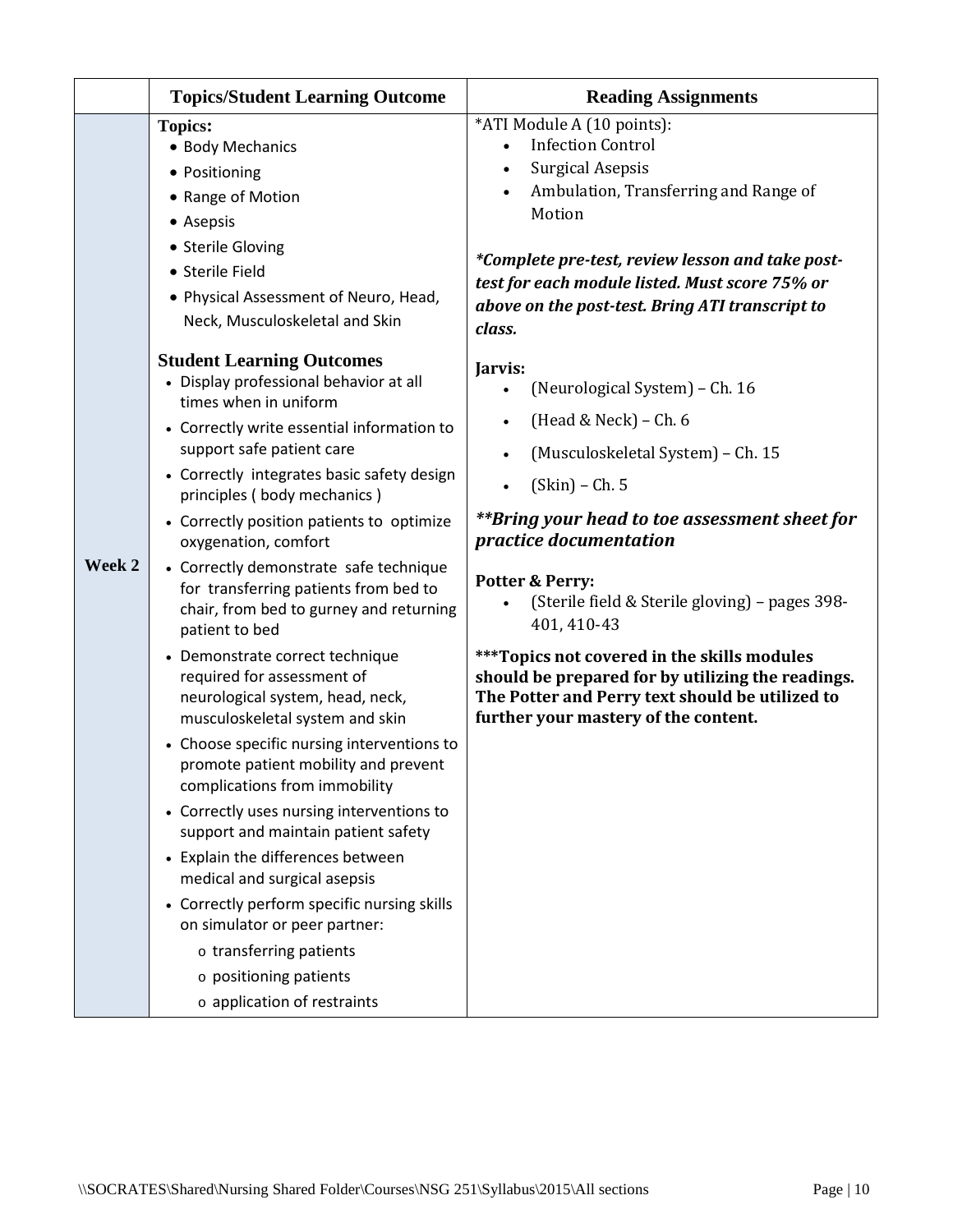|                                                                     | <b>Topics/Student Learning Outcome</b>                                                                                                                                                                                                                                                                  | <b>Reading Assignments</b>                                                                                                                                                                                                                                |  |
|---------------------------------------------------------------------|---------------------------------------------------------------------------------------------------------------------------------------------------------------------------------------------------------------------------------------------------------------------------------------------------------|-----------------------------------------------------------------------------------------------------------------------------------------------------------------------------------------------------------------------------------------------------------|--|
|                                                                     | <b>Topics:</b><br>• Oxygenation Devices<br>• Intravenous (IV) Device Assessment<br>• Intake & Output (I&O)<br>• Dressings (wet to dry, dry)<br>• Physical Assessment of Cardiac system,<br>Pulmonary system, Nose, Mouth,<br>Throat, GI/GU, and Breast & Testicular<br><b>Student Learning Outcomes</b> | *ATI Module B (10 points):<br>Oxygen Therapy<br><b>IV Therapy</b><br><b>Wound Care</b><br>*Complete pre-test, review lesson and take post-<br>test for each module listed. Must score 75% or<br>above on the post-test. Bring ATI transcript to<br>class. |  |
|                                                                     | • Display professional behavior at all<br>times when in uniform                                                                                                                                                                                                                                         | Jarvis:<br>$(Cardiac) - Ch. 12$                                                                                                                                                                                                                           |  |
|                                                                     | • Correctly write essential information to<br>support safe patient care                                                                                                                                                                                                                                 | (Pulmonary) - Ch. 11<br>(Nose, Mouth & Throat) - Ch. 9                                                                                                                                                                                                    |  |
|                                                                     | • Explain the basic differences among<br>oxygenation devices<br>• Correctly applies nasal cannula to                                                                                                                                                                                                    | (GI/GU, Breast & Testicular) - Ch. 10, 14, 17 &<br>$\bullet$<br>18                                                                                                                                                                                        |  |
| Week 3<br>landmarks<br>• Demonstrate correct technique<br>testicles | promote oxygenation<br>• Demonstrate correct technique of<br>assessment using correct anatomical                                                                                                                                                                                                        | **Bring your head to toe assessment sheet for<br>practice documentation.<br>Potter & Perry:<br>(Intake and Output) - Pages 898-900, 1052.                                                                                                                 |  |
|                                                                     | required for assessments of cardiac<br>system, pulmonary system, nose,<br>mouth, throat, GI/GU, breasts and                                                                                                                                                                                             | *** Topics not covered in the skills modules<br>should be prepared for by utilizing the<br>readings. The Potter and Perry text should be<br>utilized to further your mastery of the                                                                       |  |
|                                                                     | • Correctly performs assessment<br>required for peripheral intravenous site                                                                                                                                                                                                                             | content.                                                                                                                                                                                                                                                  |  |
|                                                                     | • Correctly display use of bedpan, urinal<br>in patient care                                                                                                                                                                                                                                            |                                                                                                                                                                                                                                                           |  |
|                                                                     | • Correctly perform specific nursing skills<br>on simulator or peer partner (including<br>sterile dressing changes (wet to dry and<br>dry)                                                                                                                                                              |                                                                                                                                                                                                                                                           |  |
|                                                                     | • Correctly calculate intake and output<br>for a patient                                                                                                                                                                                                                                                |                                                                                                                                                                                                                                                           |  |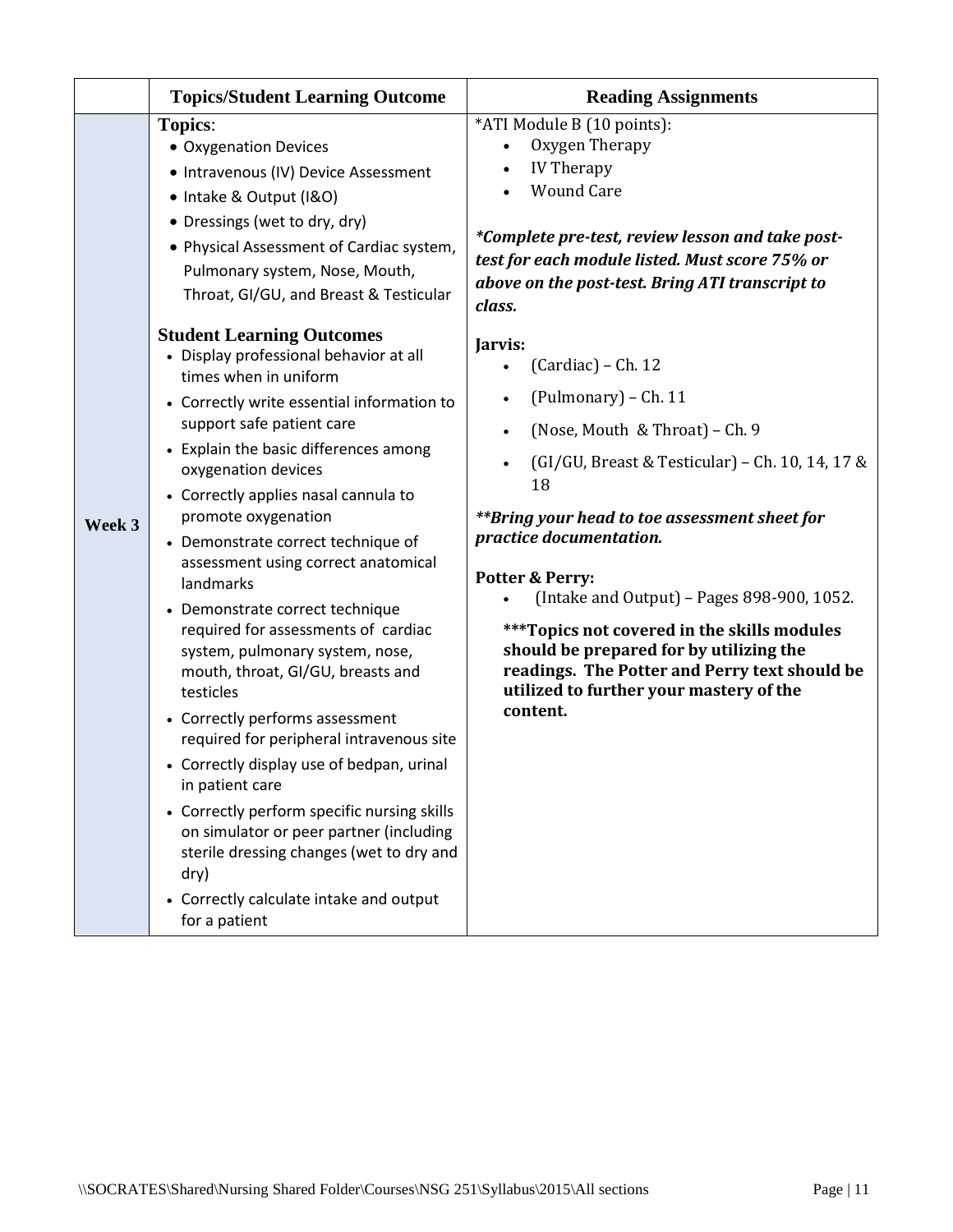|        | <b>Topics/Student Learning Outcome</b>                                                                                                                                                                                                                                                                                                                                                                                                                                                                                                                                                                                                                                                                                                                                                                                                                                                                                                                                                  | <b>Reading Assignments</b>                                                                                                                                                                                                                                                                                                                                                                                                                                                                                                                                                                                                                                                                                                                                                                                                                                                                                                                                                                                             |
|--------|-----------------------------------------------------------------------------------------------------------------------------------------------------------------------------------------------------------------------------------------------------------------------------------------------------------------------------------------------------------------------------------------------------------------------------------------------------------------------------------------------------------------------------------------------------------------------------------------------------------------------------------------------------------------------------------------------------------------------------------------------------------------------------------------------------------------------------------------------------------------------------------------------------------------------------------------------------------------------------------------|------------------------------------------------------------------------------------------------------------------------------------------------------------------------------------------------------------------------------------------------------------------------------------------------------------------------------------------------------------------------------------------------------------------------------------------------------------------------------------------------------------------------------------------------------------------------------------------------------------------------------------------------------------------------------------------------------------------------------------------------------------------------------------------------------------------------------------------------------------------------------------------------------------------------------------------------------------------------------------------------------------------------|
| Week 4 | <b>Topics:</b><br>• Hygiene<br>• Anti-Embolism devices (TEDS, SCDS)<br>• Medication Administration<br>• Complete Physical Assessment<br><b>Student Learning Outcomes</b><br>• Display professional behavior at all<br>times when in uniform<br>• Correctly write essential information to<br>support safe patient care<br>• Demonstrate correct technique<br>required for head-to-toe-assessment<br>using correct anatomical landmarks<br>• Correctly performs nursing<br>interventions to promote the patient's<br>personal hygiene practices<br>• Correctly performs subcutaneous and<br>intramuscular injections using correct<br>anatomical landmarks<br>• Chooses appropriate syringe for<br>subcutaneous and /or intramuscular<br>injections<br>• Correctly perform specific nursing skills<br>on simulator or peer partner including:<br>o complete bed bath<br>measurement and<br>$\Omega$<br>application/removal of anti-<br>embolism devices<br>o administration of injection | *ATI Module C (10 points):<br>Personal Hygiene<br><b>Physical Assessment Adult</b><br>Medication Administration (all modules)<br>Module 1<br>$\Omega$<br>Module 2<br>$\circ$<br>Module 3<br>$\circ$<br>Module 4<br>$\circ$<br>*Complete pre-test, review lesson and take post-test for<br>each module listed. Must score 75% or above on the<br>post-test. Bring ATI transcript to class.<br>Jarvis:<br>(Complete Physical Assessment) - Ch. 20 & 21.<br><b>Note:</b> Review previous chapters for additional<br>specific system review.<br>**Bring a blank copy of the head to toe assessment<br>sheet for practice documentation of complete<br>assessment<br><b>Potter &amp; Perry:</b><br>(Anti-embolism Devices and Sequential<br>$\bullet$<br>Compression Devices (SCD's) - Page 1149, 1150,<br>1151b and 1151f.<br>*** Topics not covered in the skills modules should be<br>prepared for by utilizing the readings. The Potter and<br>Perry text should be utilized to further your mastery of<br>the content. |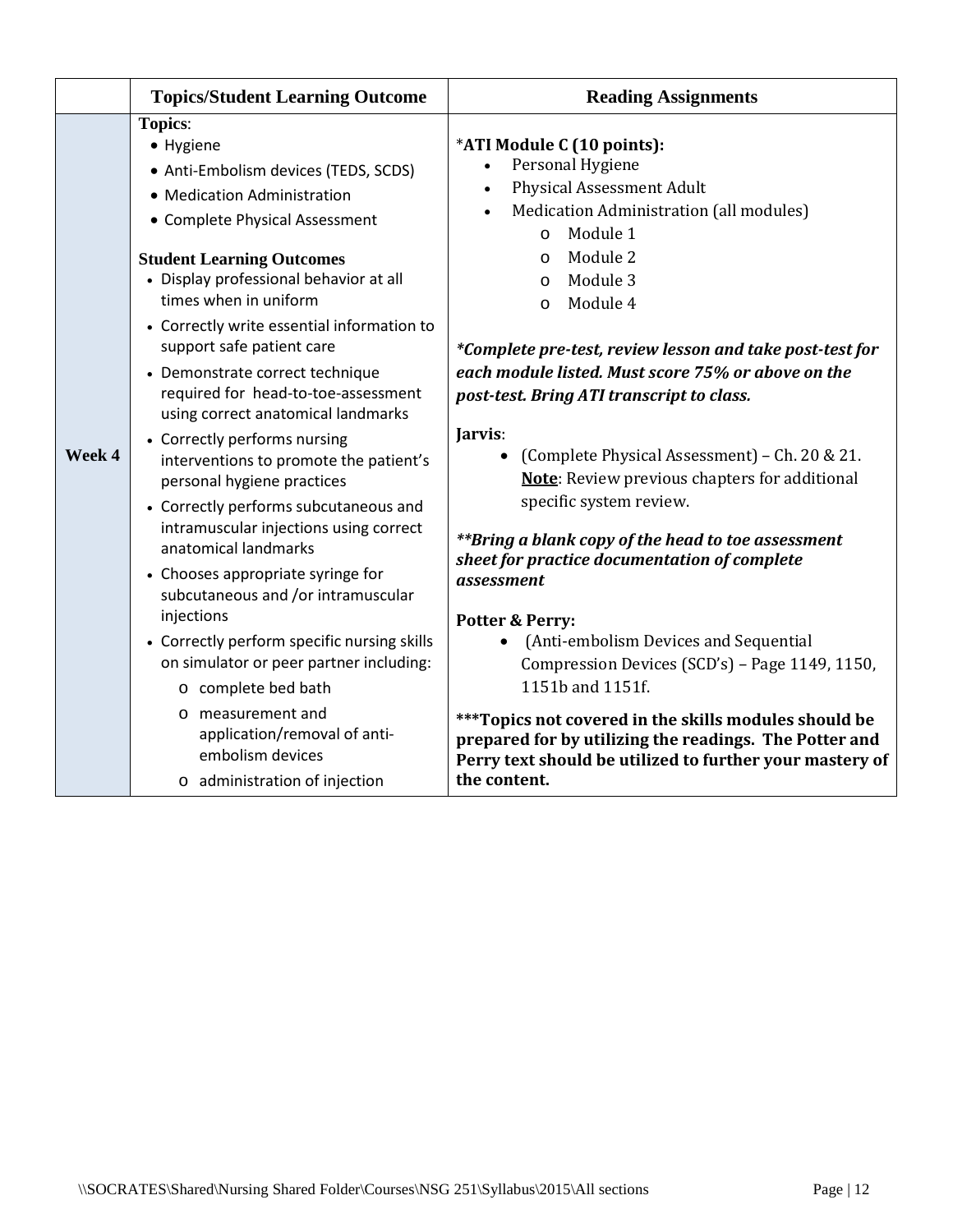### **TEACHING AND LEARNING STRATEGIES**

| Small group discussion/Seminar   Canvas Learning Assignments |                   | Case Study Analysis               |
|--------------------------------------------------------------|-------------------|-----------------------------------|
| Audio-visual presentation                                    | Concept/Care Maps | Written<br>Assignments/Worksheets |
| Computer assisted learning                                   | Role-playing      | Simulation                        |
| Return demonstration                                         | Clinical practice | ATI Modules                       |

#### **METHODS OF EVALUATION**

| Quizzes                          | Pre/Post clinical paperwork | Student Journals |
|----------------------------------|-----------------------------|------------------|
| - ATI Modules                    | Nursing Care plans          | Portfolio        |
| Demonstration of clinical skills | Written assignments         |                  |

**A minimum achievement of 75% (7.5/10) of the outcomes listed on the "Clinical Evaluation Form" is required to receive credit in NSG 251. See pages 23- 29 for the clinical evaluation form.**

**A grade of NO CREDIT prohibits the student from continuing in the nursing program unless the course is repeated with a satisfactory grade. A No Credit grade is earned with the student is not able to perform basic nursing skills in a safe manner, or when a patient's safety is compromised.**

#### **ACADEMIC POLICIES**

University: Per the PLNU Undergraduate Catalog, see syllabus NSG 250 for full discussion

"**Academic dishonesty** . . . . Such acts include plagiarism, copying of class assignments, and copying or other fraudulent behavior on examination. If faculty believes a situation involving academic dishonesty has been detected, they may assign a failing grade for that particular assignment or examination, and/or the course."

While all students are expected to meet the minimum academic standards for completion of this course as established by the instructor, students with disabilities may require academic accommodations. At PLNU, students requesting academic accommodations must file documentation with the Disability Resource Center (DRC), located in the Bond Academic Center. Once the student files documentation, the DRC will contact the student's instructors and provide written recommendations for reasonable and appropriate accommodations to meet the individual learning needs of the student. This policy assists the University in its commitment to full compliance with Section 504 of the Rehabilitation Act of 1973, the Americans with Disabilities Act (ADA) of 1990 and ADA Amendments Act of 2008, all of which prohibit discrimination against students with disabilities and guarantees all qualified students equal access to and benefits of PLNU programs and activities.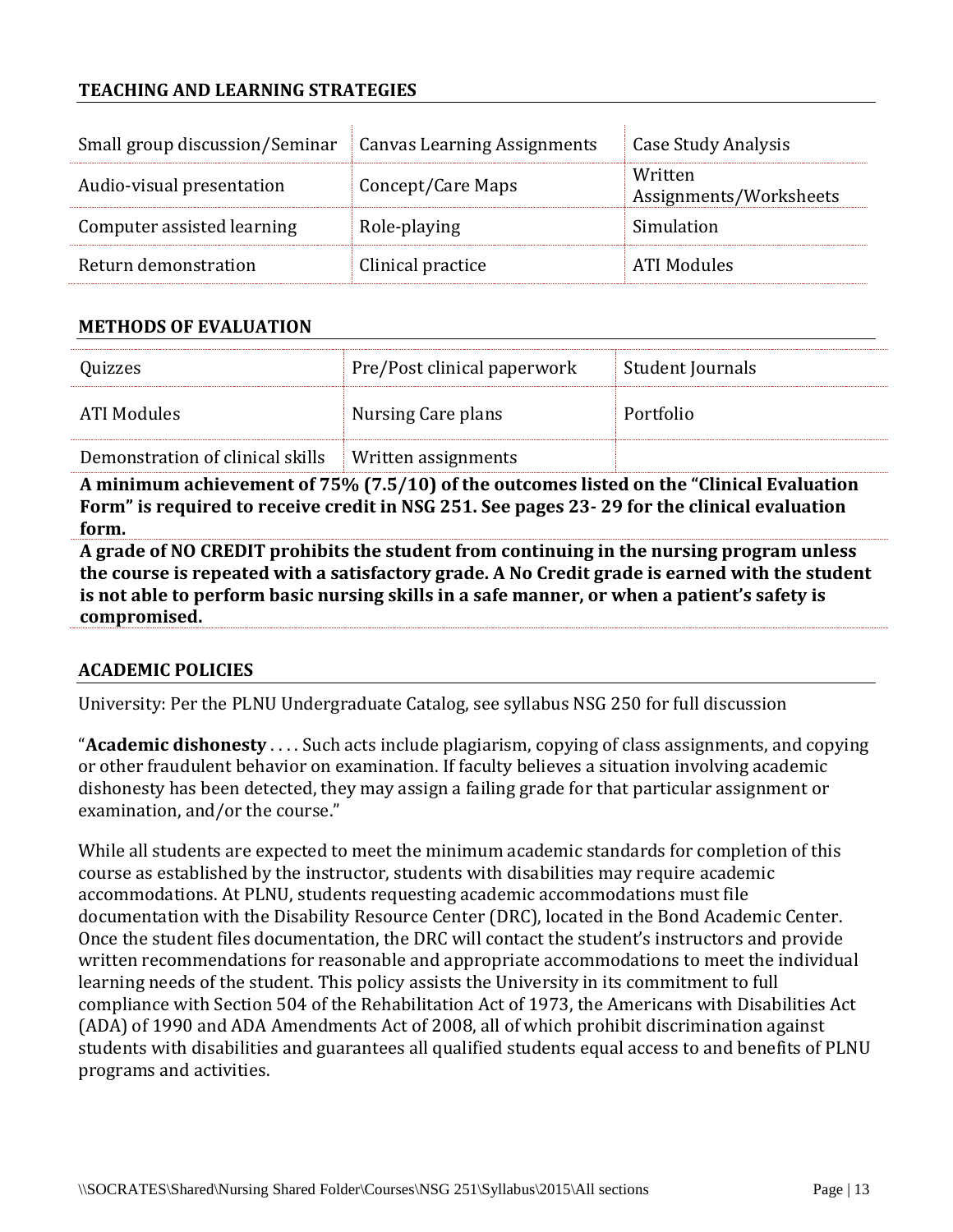### **COURSE SPECIFIC POLICIES**

The student has the responsibility to identify their need for accommodation to their clinical faculty as soon as possible. In addition, the student has the responsibility to set up dates and times to take all quizzes and exams in the Bond Academic Center as directed by their assessed accommodations.

Regular and punctual attendance at all classes in which a student is registered is considered essential to optimum academic achievement. Therefore, regular attendance and participation in each course are minimal requirements to be met. There are no allowed or excused absences except when absences are necessitated by certain university-sponsored activities and are approved in writing by the Provost. Whenever the number of accumulated absences in a class, for any cause, exceeds ten percent of the total number of class meetings, the faculty member has the option of filing a written report to the Vice Provost for Academic Administration which may result in deenrollment, pending any resolution of the excessive absences between the faculty member and the student…If the date of de-enrollment is past the last date to withdraw from a class, the student will be assigned a grade of W or WF (no grade). There are no refunds for courses where a de-enrollment was processed." (see catalog for full text)

Course grade appeal may be used when a student believes the syllabus was not followed in the grade calculation or if it is thought that grading was done in a capricious and arbitrary manner. The appeal policy does not include student dissatisfaction with a grade based on the faculty member's professional judgment. A Course Grade Appeal Form is available from the Vice Provost for Academic Administration and must be filed within one year from the end of the course in which the grade was given.

#### **ATTENDANCE AND PARTICIPATION**

Preparation for the clinical experience (on-campus or otherwise designated clinical experience) is required through assigned readings, or other additional sources prior to the clinical experience each week. Inadequate preparation may result in dismissal from patient care and clinical site and inadequate preparation will be reflected in the student's evaluation either at mid-semester or end-semester clinical evaluation. The clinical paperwork will be posted in Canvas in the NSG 250 course under "Syllabus" tab.

Make up for clinical hours is at the discretion of the faculty. All clinical (i.e. on-campus, skills lab, clinical sites) hours must be made up. It is the responsibility of the student to initiate communication regarding arrangements for make-up. Failure to make up clinical hours will result in a "no credit" for the clinical practicum and an incomplete for the co-requisite theory course. The clinical make-up day is **Saturday December 5, 2015.** This is a mandatory make-up for an absence on a clinical day.

### **REQUIRED TEXTS & RECOMMENDED STUDY RESOURCES**

Same as NSG 250 (Theory)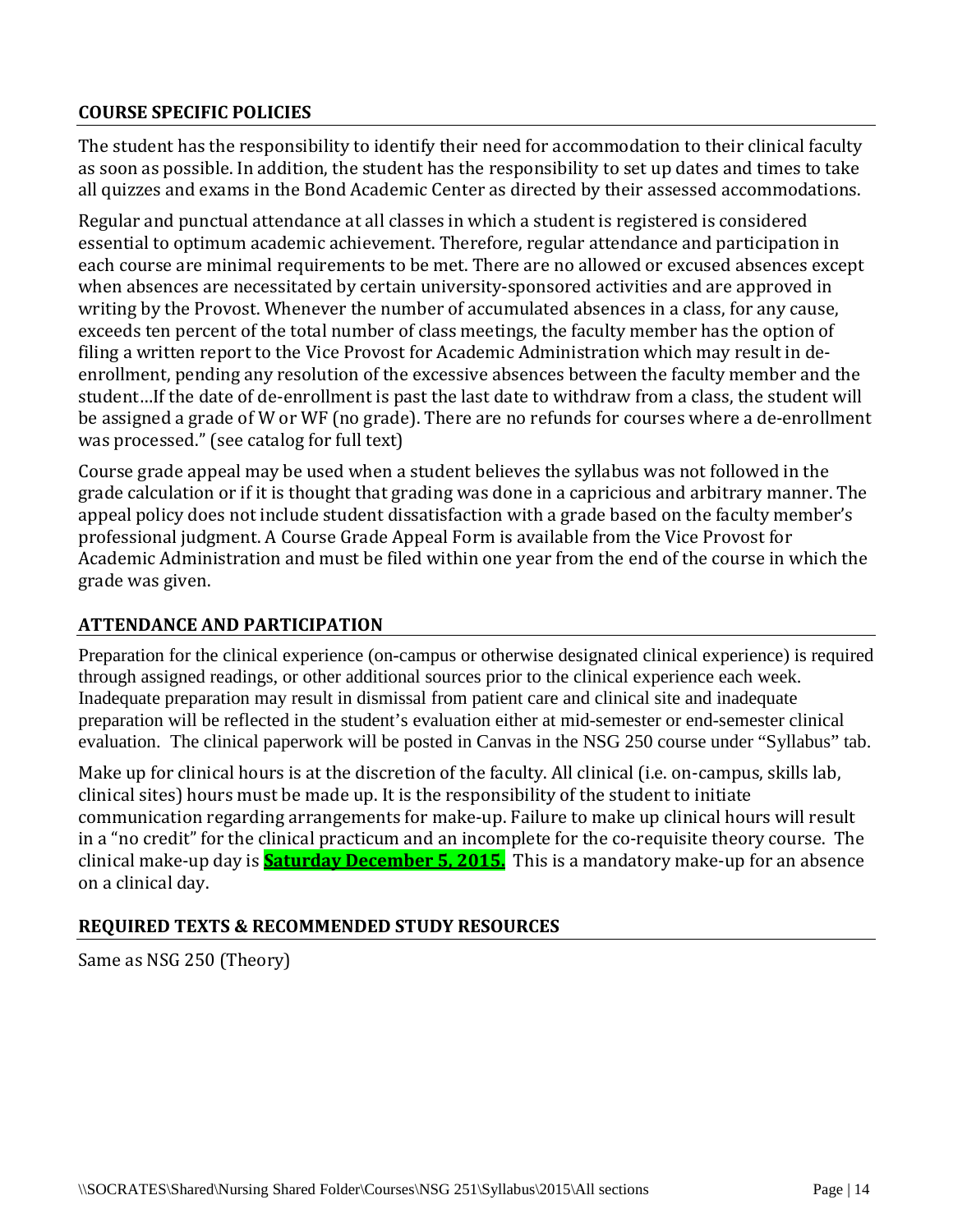#### **REQUIRED LEARNING ACTIVITIES**

| Weekly Journals (beginning in week 1)                          | See below   |
|----------------------------------------------------------------|-------------|
| Weekly Clinical Write-ups (beginning in the clinical facility) | See below   |
| Portfolio Update                                               | See below   |
| Skills Lab Attendance                                          | See page 16 |
| <b>Simulation Experience</b>                                   | See page 17 |
| Clinical Skills Evaluation: Complete Physical Assessment       | See page 17 |
| Windshield Survey Experience                                   | See page 18 |
| Professional Committee Attendance                              | See page 18 |

#### **WEEKLY PAPERWORK**

Students are required to submit weekly paperwork for NSG 251. This includes but is not limited to weekly journals, clinical paperwork (clinical worksheets –assessments –physiologic/psychosocial) care plans/SBAR or maps and clinical logs.

Paperwork for Tuesday clinical is due Wednesday morning at 0730 and Thursday clinical is due by Friday morning at 0730. Students are expected to follow the specific expectations for submission of paperwork (hard copy or via Canvas) set forth by their specific clinical professor.

Paperwork submitted after 0730 or after the specific due date will be considered late and this action could result in students being placed on contract or probation. Students are expected to communicate concerns about clinical paperwork to their specific clinical professor.

#### **PORTFOLIO REQUIREMENT**

At the conclusion of each course, students are expected to complete/update a Live Text® portfolio including self-evaluation of outcomes using the BSN Growth Portfolio template. The portfolio provides evidence supporting professional development and attainment of PLNU SON BSN graduate outcomes. For this course, the following assignment(s) are **required** to be submitted in Live Text®.

- Signature Assignment: Well Elder Paper
- All Guided Reflective Assignments *(Faithfully Journals)*

Students are strongly encouraged to submit additional coursework into Live Text® to demonstrate personal and professional growth. (i.e. Journals, Clinical write-ups, etc.)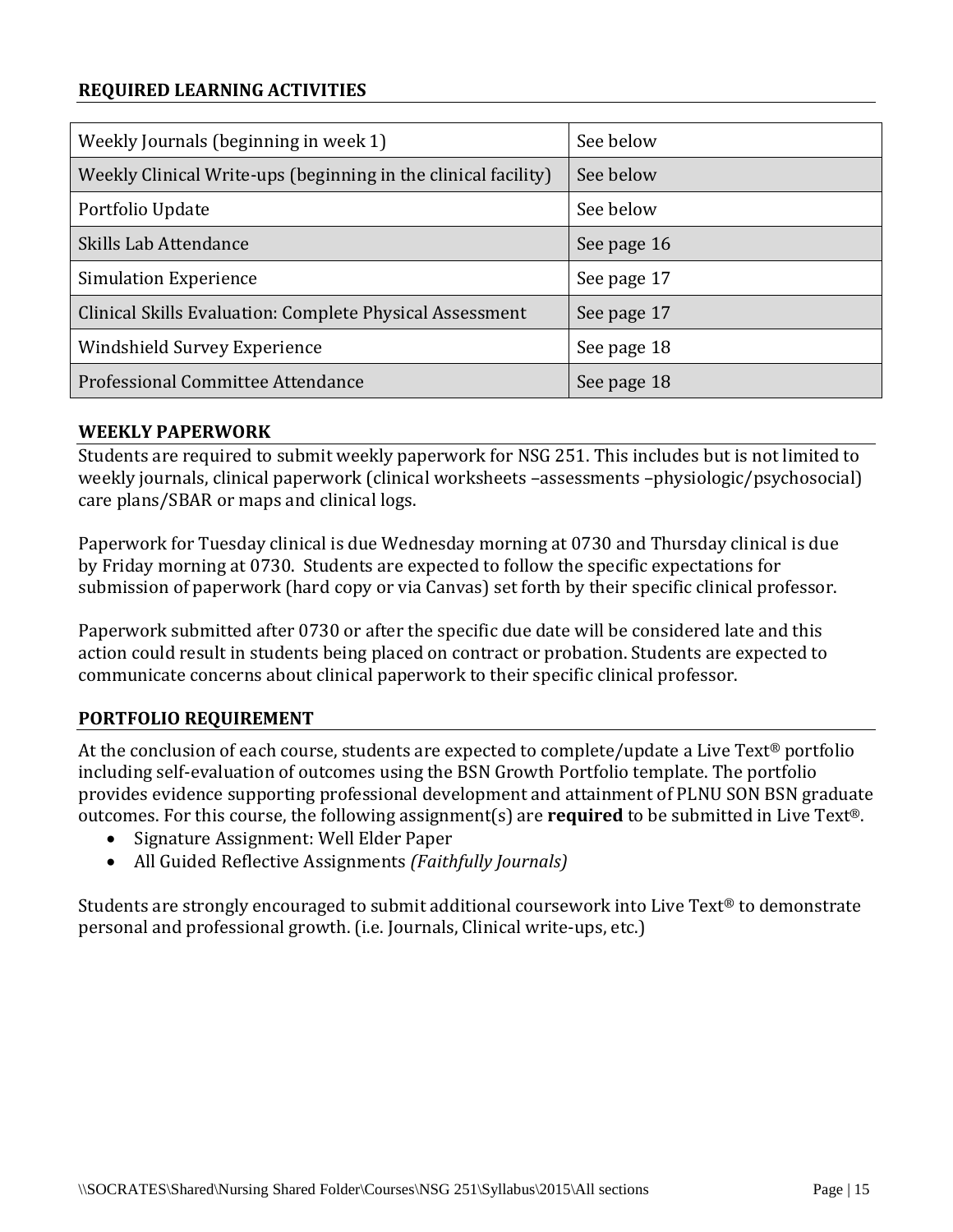#### **SKILLS LAB: Building your foundation**

The skills lab located at Liberty Station is an area where the student will practice skills, assessment, and math dosage calculation under the supervision of faculty and designated lab assistants.

Based on the number of hours a student participates in the skills lab, points will be added in the "Exam points" section of their NSG 250 (Theory) grade. See the NSG 250 syllabus for more information.

#### **Additional information:**

- Skills lab hours will be posted in the NSG 250 sections of Canvas, please note dates and times
- Skills lab sign-up process is outlined on Orientation day
- Students are required to sign up for skills lab sessions and be prompt to skills lab sessions ( $\geq 5$ ) min late will forfeit their session)
- Students will work in groups and complete the skills covered in each week of on-campus lab (see pages 9-12)
- The faculty and lab assistants reserve the right to direct practice
- Students are required to bring their skills lab kits with them to all skills labs
- Students are expected to follow the PLNU dress code for all on-campus clinical
- Professional behavior is expected at all times while in uniform
- Students are expected to focus on skills practice while in the lab
- Students are prohibited from using lab time for any alternate class.

#### **Contact Information for the Clinical Education Center (Skills lab/Simulation) staff**

| <b>Faculty Coordinator</b> | Michelle Kelford RN, MS | Office # (619) 849-2361 |  |  |  |
|----------------------------|-------------------------|-------------------------|--|--|--|
| <b>Adjunct Faculty</b>     | Michelle Odom RN, MS    |                         |  |  |  |
| Lab Assistants             | TBD                     |                         |  |  |  |

#### **Skills Lab Referrals**

- Skills lab referrals are issued to students by clinical faculty in order to support further skill improvement.
- Skills lab referrals must be completed and signed off during skills lab.
- The student who is referred to skills lab should contact the Clinical Education Center Coordinator to arrange time in skills lab.
- All referrals need to be completed and signed off by the lab assistant or faculty.
- Referrals that are not completed by the end of the semester will result in probation.

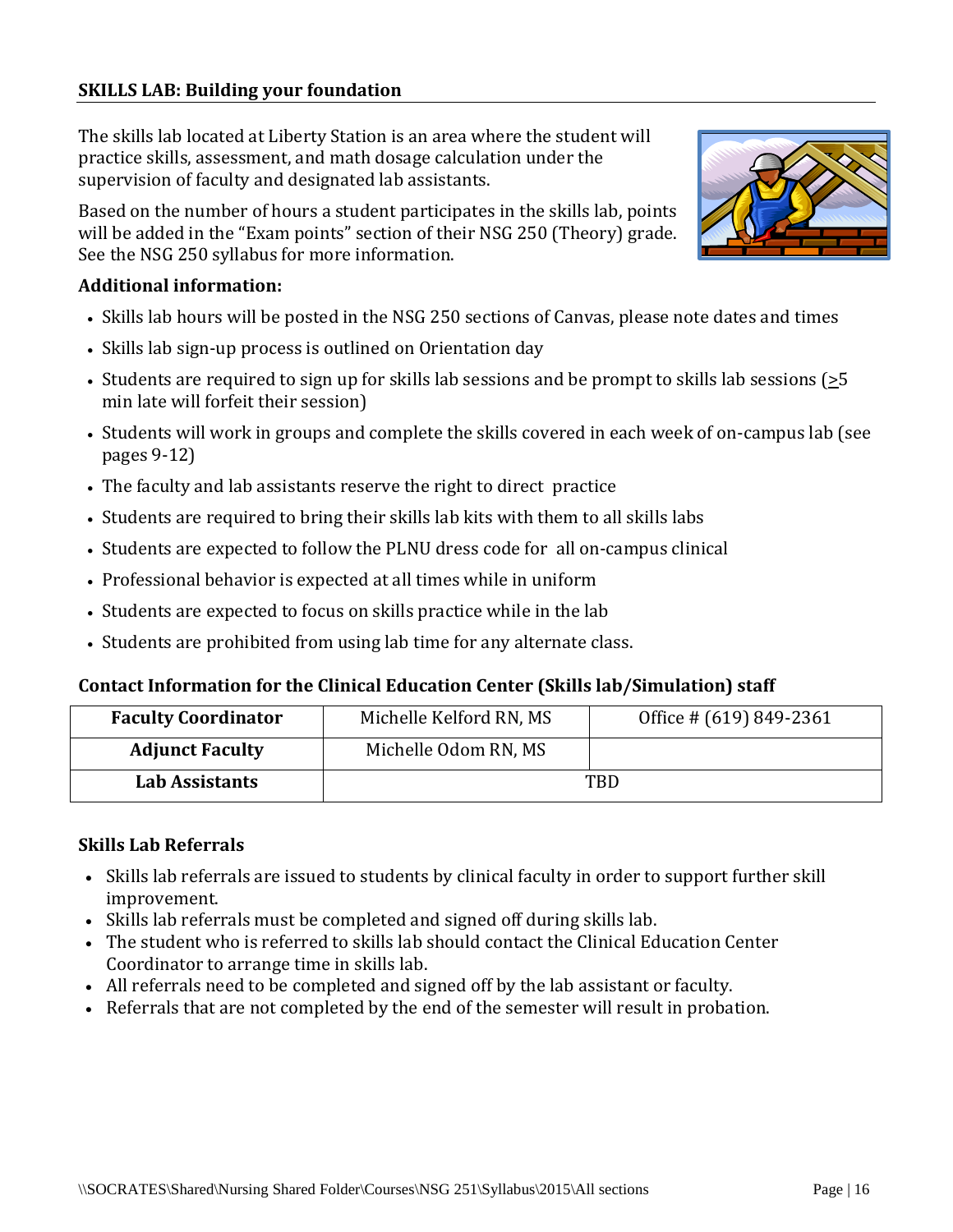#### **CLINICAL SKILLS EVALUATION**

The purpose of skills evaluation is to assess for competent and safe practice of essential skills required in the clinical environment. For the NSG 251 course, the essential skill is the complete physical assessment (head-to-toe). Points applied to testing are described in the NSG 250 syllabus. Remediation of skills to be completed independently during skills lab hours.

The skills evaluation is due prior to clinical evaluations at the end of the semester. Individual time and date for this evaluation will be determined by your clinical instructor.

#### **SIMULATION EXPERIENCE**

To provide additional student interaction with real life nursing scenarios, PLNU incorporates the use of simulation technology. The goal of the Simulation is to provide a realistic clinical environment for students to enhance their nursing knowledge and skills in a safe learning environment. The PLNU simulation rooms are equipped with Human Patient Simulators (HPS) whose functions range from lung, heart, and bowel sounds to those that can respond physiologically based on treatment delivered including medication administered intravenously. The HPS's are programmed with sophisticated case-based patient scenarios reflecting commonly occurring patient health problems that students encounter during clinical experiences. Students must use clinical judgment, knowledge, communication and teamwork in order to complete each simulation.

PLNU School of Nursing strives to provide students with the same technologies that they will use in the hospital setting.

- Clinical guidelines and requirements apply for this experience (see NSG 251 syllabi).
- Students will attend (1) simulation day during their NSG 251 clinical rotation, these will be held at Liberty Station.
- The rotation schedule for simulation will be provided to each clinical section by the NSG 251 instructor.
- Specific information for each simulation day will be emailed to the student by 5pm on the day prior to their rotation (i.e. Wednesday by 5pm for Thursday SIM, Monday by 5pm for Tuesday SIM).
- It is the expectation of the simulation faculty that students come prepared for this experience, which includes review and completion of ALL paperwork listed on informational email.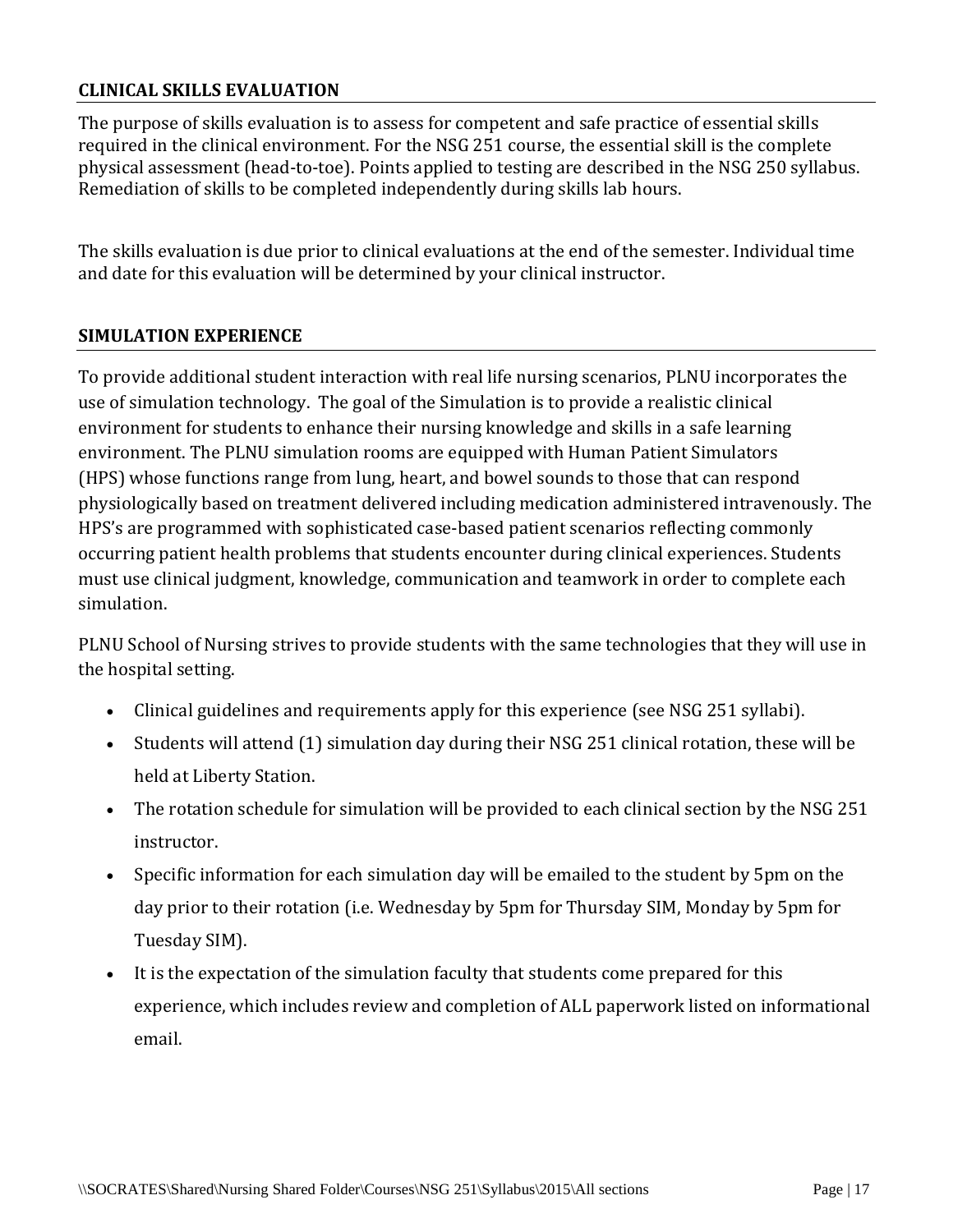#### **WINDSHIELD SURVEY EXPERIENCE**

As part of the community hours required by the California Board of Registered Nursing (CA-BRN), students will complete a clinical based community assessment. This assessment in the NSG 251 course is the Windshield Assessment.

This assessment will take place during the clinical rotation and will count as a clinical day. Students will survey a community of San Diego adjacent to their clinical site using their vehicles. This survey reviews the community's access to medical care, education, food, parks, safety and other necessary components. Time and date for this assessment will be determined by the clinical instructor. The form for the windshield survey is located on each section's NSG 250 Canvas.

#### **LEADERSHIP REQUIREMENT**

Attendance of a professional committee meeting is required on an **annual** basis for each student.

## **The student will need to show written proof of attendance and complete a journal reflection discussing the experience.**

#### **Attendance includes:**

- o (1) Professional Nursing meeting **OR**
- o Volunteering as class representative (2 persons) for the sophomore class.
	- *The class representatives attend sophomore team meeting general sessions. They bring group concerns and ideas to the table and take feedback back to the class. A positive attitude is important. The representative will be responsible for emailing the general session minutes to the class following each meeting.*

Examples of professional meetings can include, **but are not limited to**: Hospital committee meetings, Hospice/Palliative Nursing, School Nurses Resource Group, CA-BRN, ANA-C, Sigma Theta Tau, Philippine Nurses Association & PLNU SON Meetings.

Meeting dates/times can be found on each committee's website. If you are having difficulty finding a meeting to attend, contact your clinical instructor for ideas.

| <b>Semester</b>     | Fall    | pring |
|---------------------|---------|-------|
| <b>Last Name(s)</b> | $A - L$ |       |
|                     |         |       |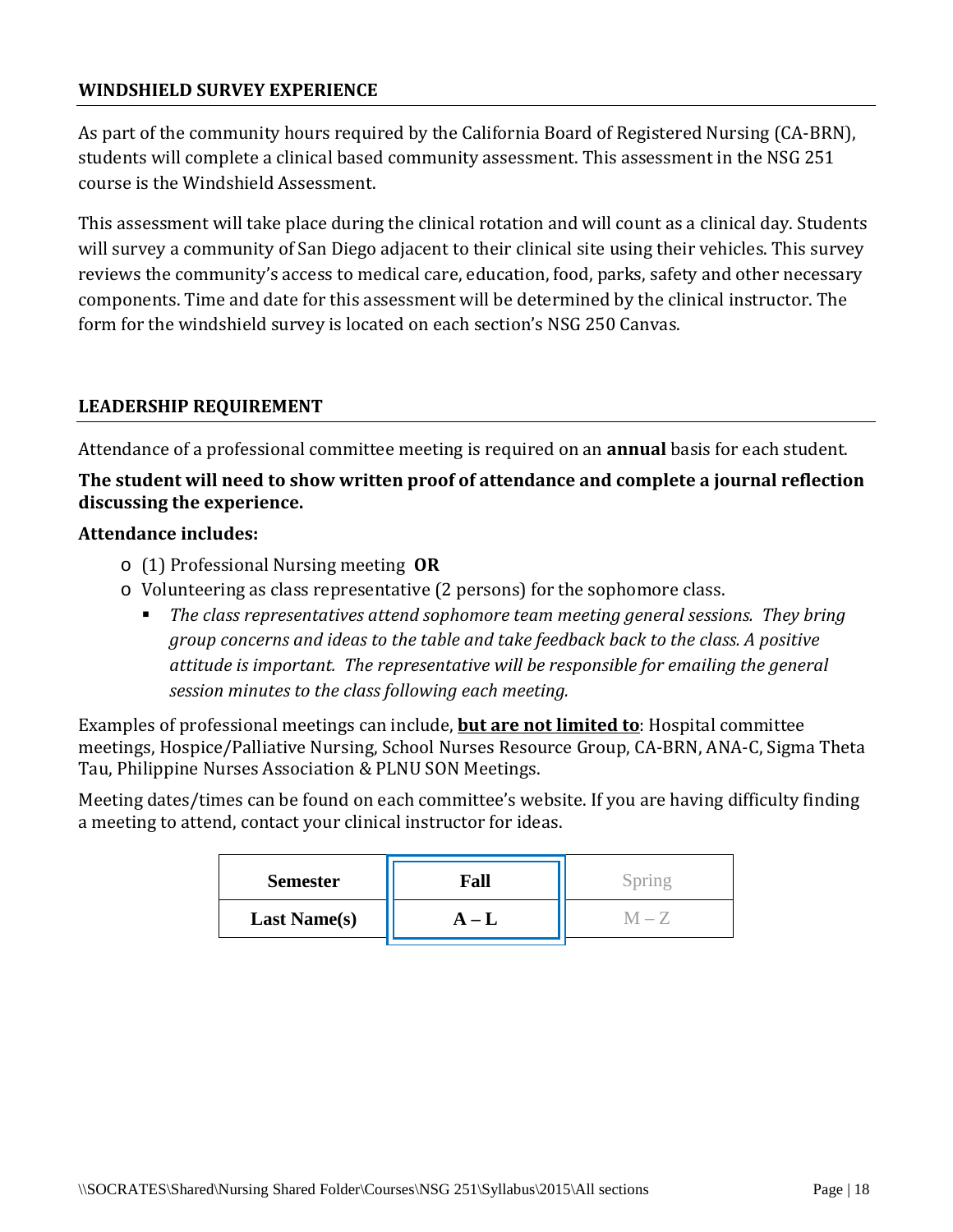### **CLINICAL DAYS**

After the first four weeks of on-campus clinicals, the remainder of the semester will be spent at your assigned clinical facility (excluding windshield survey and simulation days) where you will be applying the skills learned to actual patients. Clinical faculty will present the expectations regarding specific facility requirements, dress code, the process for choosing patients, computer orientation times and dates, and clinical paperwork. If the student has questions about any of the clinical expectations, the student should contact the clinical faculty.

#### **Clinical Dress Code**: See PLNU Nursing Student Handbook\*\*

\*\**In addition, students are expected to follow the PLNU dress code when choosing their patients (including their ID badge, which is part of the uniform). Professional behavior is expected at all times while in uniform*

|        | <b>Additional Equipment required for each clinical day:</b> |  |                                    |  |                         |  |  |  |  |  |  |  |
|--------|-------------------------------------------------------------|--|------------------------------------|--|-------------------------|--|--|--|--|--|--|--|
| $\Box$ | ID badge <sup>**</sup>                                      |  | Watch with<br>sweep second<br>hand |  | A quality stethoscope   |  |  |  |  |  |  |  |
|        | Penlight                                                    |  | Pen with Black<br>Ink              |  | <b>Bandage Scissors</b> |  |  |  |  |  |  |  |

 $\Box$  Printout of all Clinical forms, which include: Patient Care Worksheet, Medication and Treatment form, Care Map, Health Assessment form, and Nursing Care Plan.

| **while the ID badge may not be needed to perform the job of a nurse, the badge is part of the uniform.  |
|----------------------------------------------------------------------------------------------------------|
| Students will not be permitted on the unit, no matter which facility the student is assigned to, without |
| the Facility Specific and PLNU ID badge                                                                  |

| <b>PATIENT CARE WORK SHEETS</b>                                                                                                                                                                                                                                                                                                                                                                                                                                                                                                                        | <b>MEDICATION</b><br><b>ADMINISTRATION</b><br><b>WORKSHEET</b>                                                                                                                                                                                                                                                                         | <b>ADDITIONAL</b><br><b>CLINICAL</b><br><b>ASSIGNMENTS</b>                                                                                                                                          |
|--------------------------------------------------------------------------------------------------------------------------------------------------------------------------------------------------------------------------------------------------------------------------------------------------------------------------------------------------------------------------------------------------------------------------------------------------------------------------------------------------------------------------------------------------------|----------------------------------------------------------------------------------------------------------------------------------------------------------------------------------------------------------------------------------------------------------------------------------------------------------------------------------------|-----------------------------------------------------------------------------------------------------------------------------------------------------------------------------------------------------|
| Includes, but is not limited to:<br><b>Pre-Clinical Worksheets</b><br><b>Physical Assessment</b><br>$\bullet$<br>Psychosocial Assessment<br>Careplan<br>$\bullet$<br>These are to be completed for each assigned<br>patient.                                                                                                                                                                                                                                                                                                                           | Medications are an<br>essential element of patient<br>care and the student is<br>expected to have researched<br>the required number of the<br>medications and show a<br>thorough understanding of<br>the needed information<br>about the medication.                                                                                   | Depending on the<br>clinical facility and the<br>specific instructor,<br>there will be other<br>assignments<br>completed while in<br>the clinical setting<br>(e.g. alternate clinical<br>settings). |
| The paperwork designated by the student's specific<br>clinical faculty as "preclinical paperwork" is to be<br>completed PRIOR to the clinical day and IS due at<br>the beginning of pre-conference.<br>When a student comes to clinical unprepared, the<br>clinical instructor may ask him/her to leave the<br>clinical setting**.<br>** Students who are sent home from clinical for<br>being unprepared will be required to make-up<br>clinical hours. Repeated absence or incomplete<br>work may result in a No Credit grade for the NSG<br>$251**$ | Additional resources should<br>be used when appropriate<br>(please check with your<br>clinical faculty about the<br>use of additional<br>websites).<br>If students experience<br>difficulty locating specific<br>medications, it is best for<br>students to check with their<br>clinical professor or their<br>assigned senior student | Clinical faculty will<br>describe the<br>expectations for this<br>process prior to the<br>experience.                                                                                               |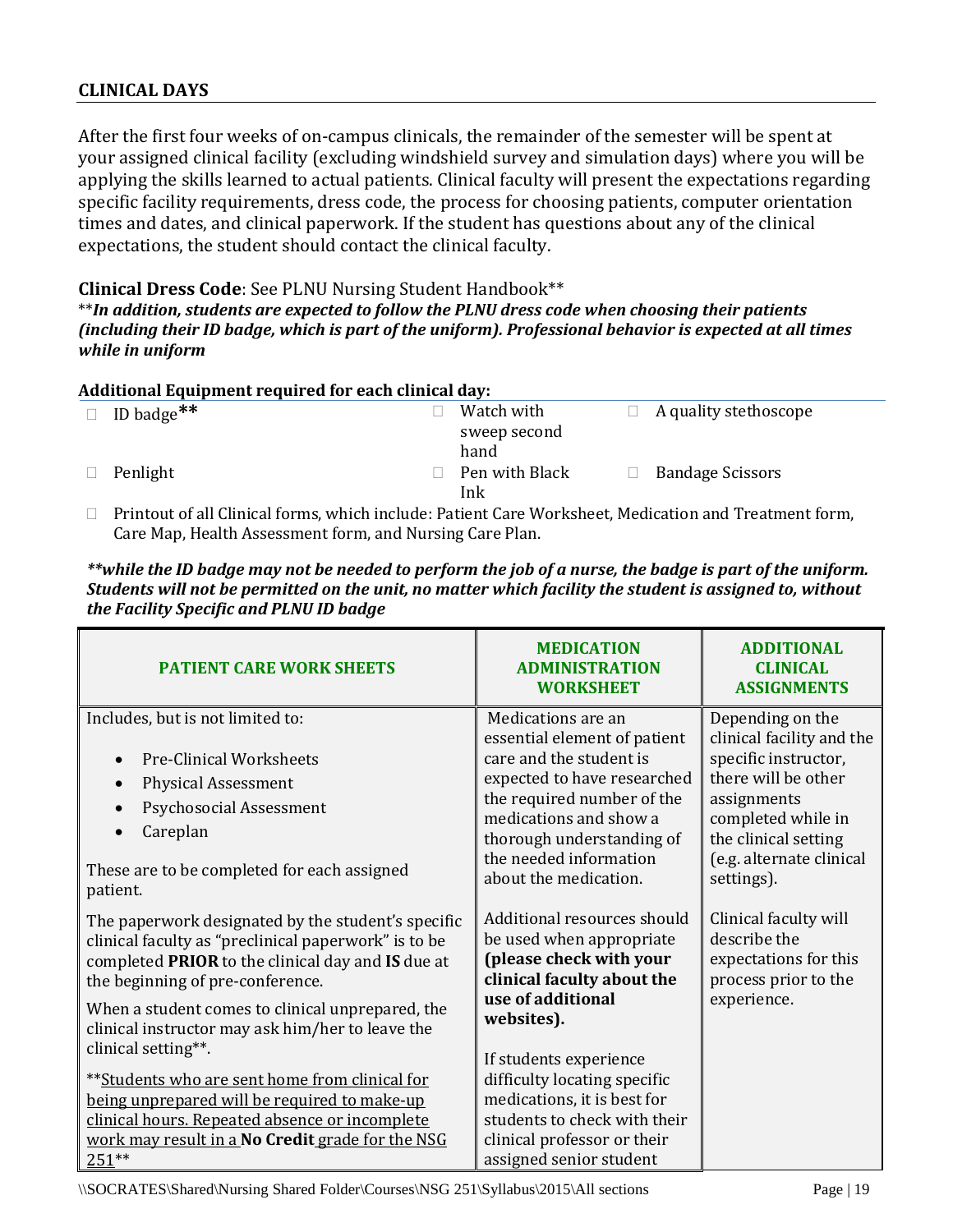# **HELPFUL HINTS for your Clinical Day**

- Keep a "clinical bag" with all the necessary items you need for clinical (watch, badge, penlight, pens, stethoscope, clinical paperwork, notebooks, or whatever the specific clinical faculty has asked that the student bring to clinical).
- Keep the bag near the door so that in the morning all you have to do is pick it up and go! Or keep the "clinical bag" in the car!
- Students are expected to re- introduce themselves to their patients on the day of care and communicate your plan for the day to the patient (tell the patient what you will be doing)
- It is an expectation that on the day of care students will communicate the following information to the nurse and nursing assistant:
	- o Who you are
	- o Who you will be caring for
	- $\circ$   $\checkmark$ What is your plan of the day for the patient (what you will be doing with the patient)
	- o When you will leave, for breaks, lunch, and the end of your day
	- o What you want to observe
- Throughout the clinical day, keep the nurse, nursing assistant, senior student, graduate student and clinical faculty informed about the patient (**any change** in patient condition)
- Students must provide a brief report to the nurse and nursing assistant before going on break, before going to lunch, and when leaving the floor at the end of the clinical day. In this report, students should describe exactly what was done for the patient, the latest vital signs, how the student left the patient (in bed or in the chair or the patient is in X-ray), and what the student was not able to complete.
- About 15 minutes before students plan to leave the floor, students should check that the room is in order and that the patient's needs are met (e.g., patient is not in pain, has the call light, water pitcher, phone within reach, the side rails are up and the bed is in the lowest position).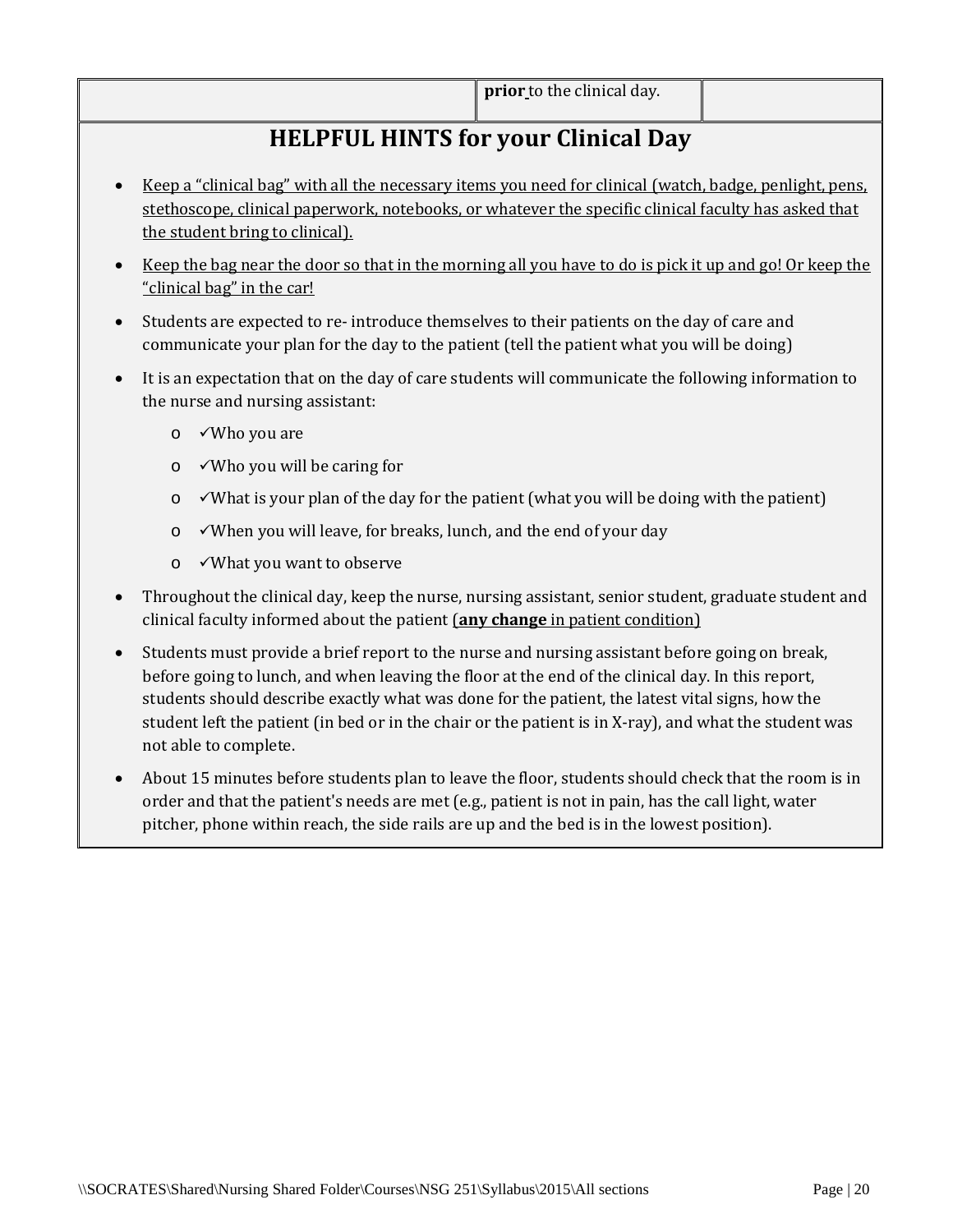# **Sample Math Problems**

| 1. | The patient is to receive Dilantin 300mg po. The pharmacist delivers Dilantin 100mg/tablet to the unit.                                                                                                                                    |
|----|--------------------------------------------------------------------------------------------------------------------------------------------------------------------------------------------------------------------------------------------|
|    | ___________ tablet (s)/dose                                                                                                                                                                                                                |
| 2. | The doctor orders Biaxin 100mg po for the patient. The unit is stocked with Biaxin<br>125mg/5mL.                                                                                                                                           |
|    | _________________mL/dose                                                                                                                                                                                                                   |
| 3. | The patient's order reads, "Codeine phosphate 15mg po now". The pharmacist delivers<br>Codeine phosphate grain 1/4/tablet.                                                                                                                 |
|    | _tablet (s) /dose                                                                                                                                                                                                                          |
| 4. | The patient is scheduled to receive Compazine 10 mg po. The unit is stocked with<br>Compazine 5mg/tablet.                                                                                                                                  |
|    | _tablet (s)/dose                                                                                                                                                                                                                           |
| 5. | The patient is to receive Synthroid 100mcg po. The unit is stocked with Synthroid 0.1mg/<br>tablet.                                                                                                                                        |
|    | $\frac{1}{\sqrt{1-x^2}}$ (ablet (s) /dose                                                                                                                                                                                                  |
| 6. | The patient is scheduled to receive Heparin 7500U subc. The unit is stocked with Heparin<br>5000U /0.5mL.                                                                                                                                  |
|    | _mL/dose                                                                                                                                                                                                                                   |
| 7. | The patient requests pain medication. The order is Morphine 5mg IM now. The unit is<br>stocked with Morphine 10mg/mL.                                                                                                                      |
|    | $-mL/dose$                                                                                                                                                                                                                                 |
| 8. | The patient is to receive Vistaril 50mg with Demerol 100mg IM. Vistaril is stocked on the<br>unit as Vistaril 100mg/mL. Demerol is stocked on the unit as 50mg/mL. Calculate the total<br>mL dose of both medications in the same syringe. |
|    | _________mL/dose                                                                                                                                                                                                                           |
| 9. | The patient is to receive Heparin 10,000U subc. The unit is stocked with Heparin 5000U/<br>$0.5mL$ .                                                                                                                                       |
|    | mL/dose                                                                                                                                                                                                                                    |

10. The doctor ordered Penicillin V Potassium 500mg po. The pharmacist delivers Penicillin V Potassium 250mg/500,000U/tab.

 $\frac{1}{\sqrt{1-\frac{1}{\sqrt{1-\frac{1}{\sqrt{1-\frac{1}{\sqrt{1-\frac{1}{\sqrt{1-\frac{1}{\sqrt{1-\frac{1}{\sqrt{1-\frac{1}{\sqrt{1-\frac{1}{\sqrt{1-\frac{1}{\sqrt{1-\frac{1}{\sqrt{1-\frac{1}{\sqrt{1-\frac{1}{\sqrt{1-\frac{1}{\sqrt{1-\frac{1}{\sqrt{1-\frac{1}{\sqrt{1-\frac{1}{\sqrt{1-\frac{1}{\sqrt{1-\frac{1}{\sqrt{1-\frac{1}{\sqrt{1-\frac{1}{\sqrt{1-\frac{1}{\sqrt{1-\frac{1}{\sqrt{1-\frac{1}{\sqrt{1-\frac{1$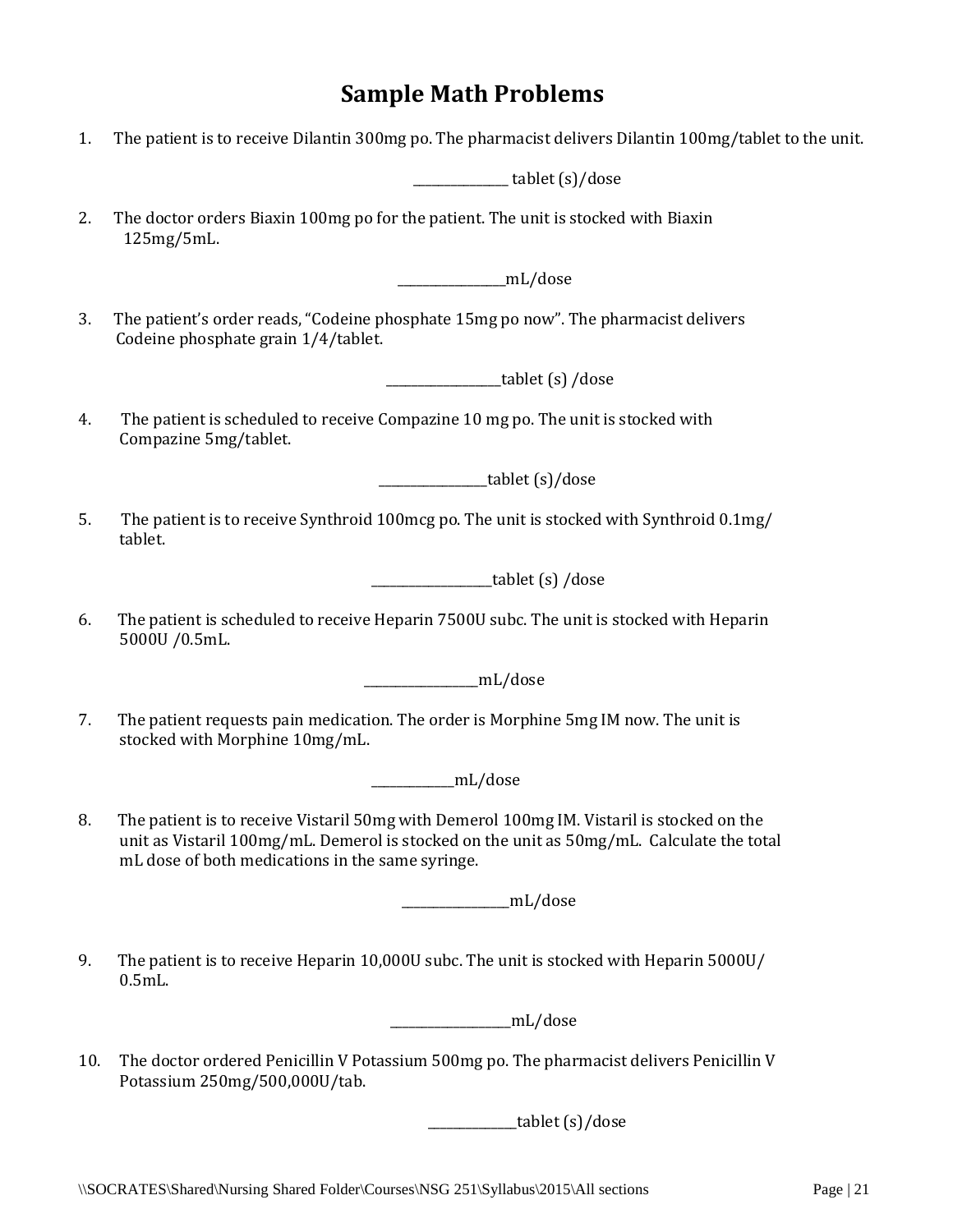# **Answers to Sample Math Questions**

- 1. 3 tablets
- 2. 4 mL
- 3. 1 tablet
- 4. 2 tablets
- 5. 1 tablet
- 6. 0.75mL
- 7. ½ mL or 0.5 mL
- 8. 2.5mL
- 9. 1 mL
- 10. 2 tablets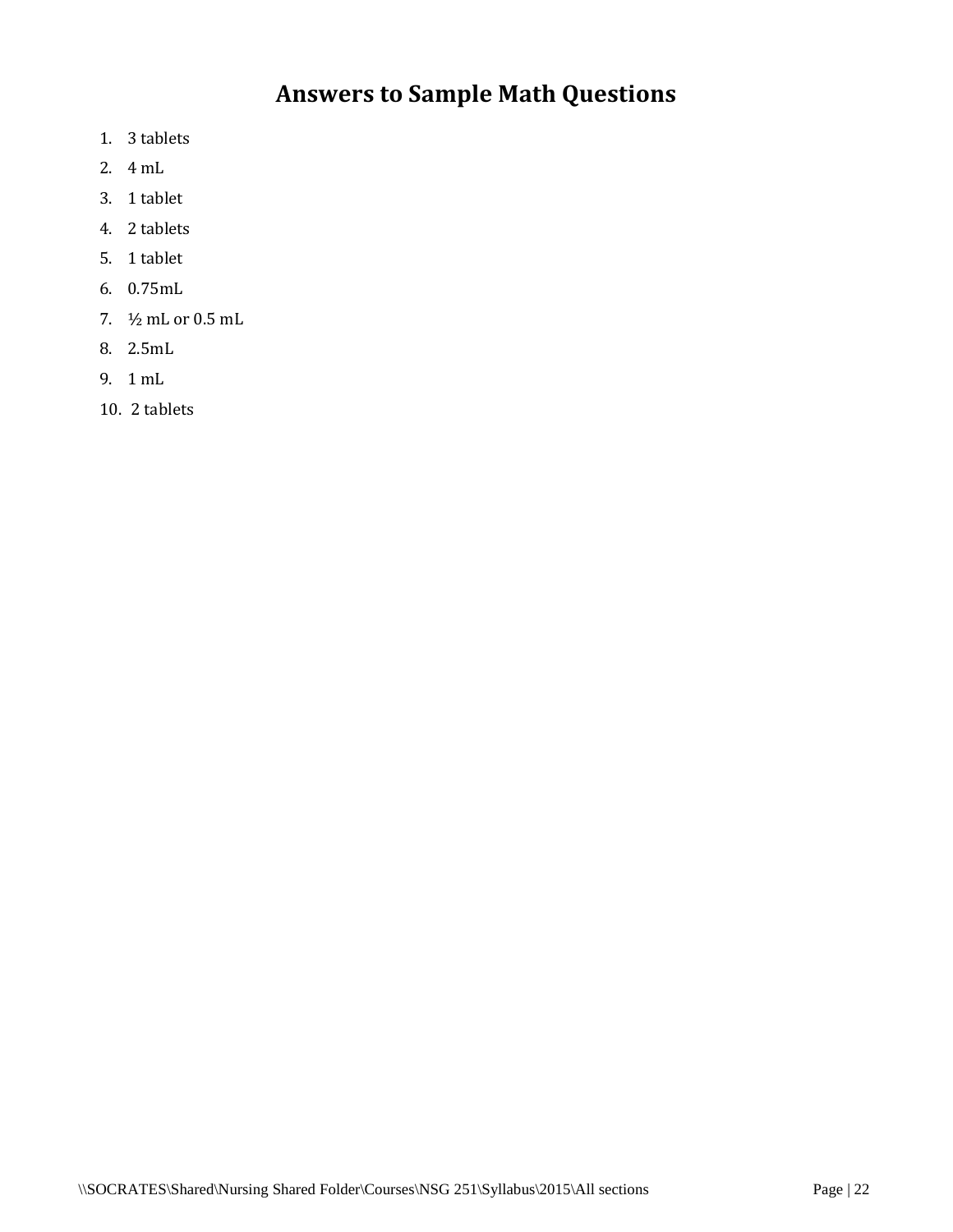## POINT LOMA NAZARENE UNIVERSITY School of Nursing SOPHOMORE CLINICAL EVALUATION FORM: NSG 251

| Student Name:      | Instructor Name: |
|--------------------|------------------|
| Clinical Facility: | Semester/Year:   |

#### *Adheres to ANA Standards of Practice*

CRITICAL BEHAVIORS WHICH IMMEDIATELY RESULT IN PROBATION OR POSSIBLE FAILURE OF COURSE:

- Falsifying a client record.
- Blatant disregard of client confidentiality.
- Denying responsibility for one's own deviation from standard practice.
- Actions which place the client in jeopardy.
- Actions which place student or colleague in jeopardy.
- Abusive behavior toward clients.
- Ignoring the need for essential information before intervening.
- Not maintaining the standards of professional practice (for example: uniform, conduct, communication)

Student Self-Evaluation: Rate yourself in each category on the weeks between the intial, midterm and final evaluation by placing a check  $(\sqrt{\ } )$  in the box where you feel that you are performing. Narrative discussion can follow in each area to further explain the outcomes.

Instructor Evaluation: Clinical Instructors will complete an evaluation on the first day, midterm and final evaluation weeks. The clinical instructor may elect to document in narrative fashion and attach to the student self-evaluation. Faculty must place an (X) in the box appropriate to each outcome for evaluation.

#### **Student MUST meet outcomes at a minimum of 75% (Midterm and Final evaluation columns)**

#### **Leadership OR Service Component**:

Fall semester = Last names beginning with A-K; Spring semester = Last names beginning with L-Z

Student: Must submit proof of attendance to instructor (i.e. photograph of attendance, copy of signin sheet, or attendance note from chair of meeting/committee). Sophomore Student Representative role counts toward this component.

| Committee attended/or Student Rep<br>Date            |            |                |     |
|------------------------------------------------------|------------|----------------|-----|
| Completed 100% of clinical time                      | <b>YES</b> | NO.            |     |
| a. If No, Make-up time completed/arranged            | <b>YES</b> | N <sub>0</sub> | N/A |
| ePortfolio Reviewed (Must be acknowledged each term) | <b>YES</b> | N <sub>0</sub> |     |
| Skills Evaluation: Complete Physical Assessment      | YES        | N <sub>0</sub> |     |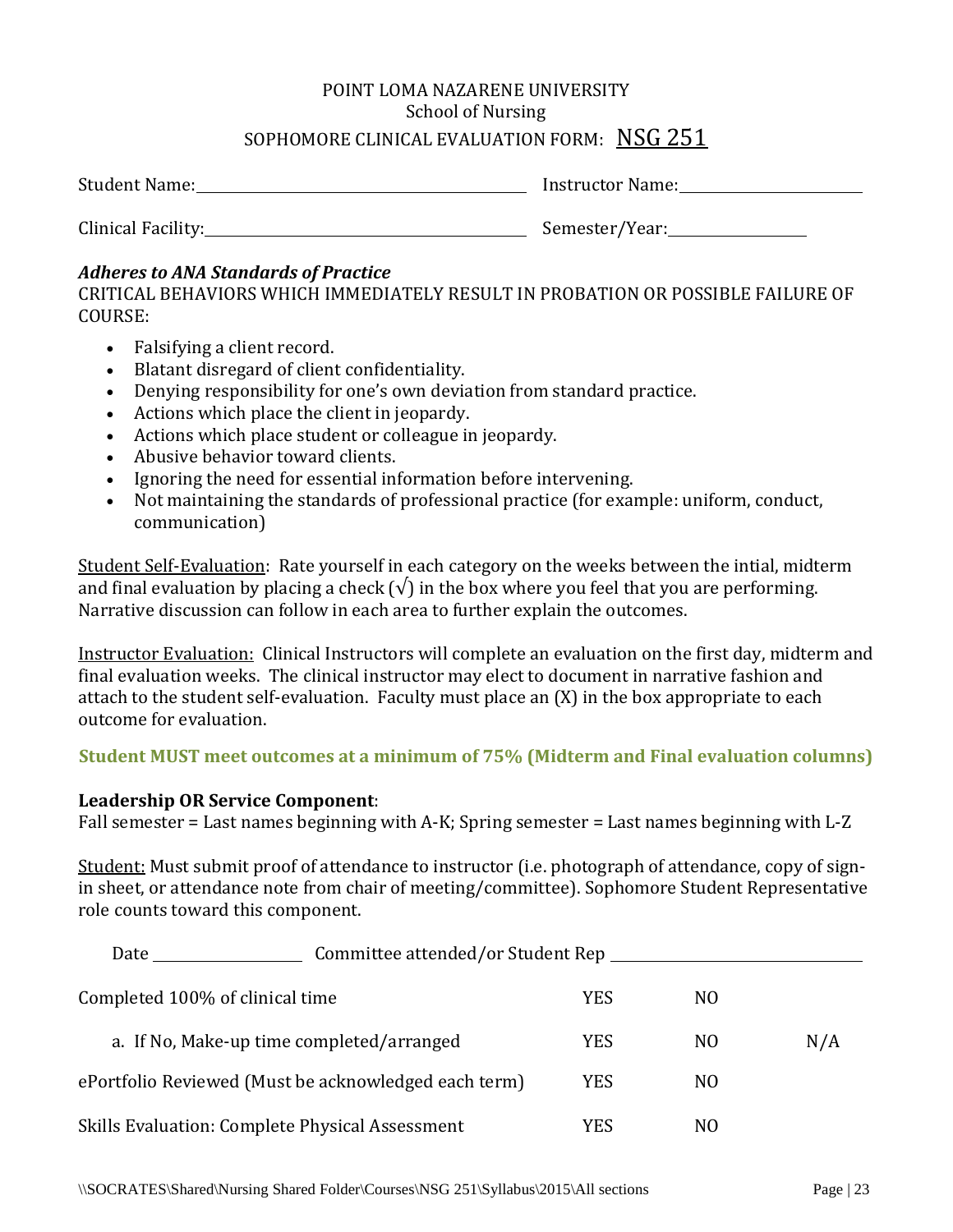|                                                                                                                             |                                                                                                                                                                                                                                                                                                                                                              | Date of Clinical                                                                                                                                                                 | T10/13<br>TH 10/8 |              | T10/20<br><b>TH</b> 10/15 |     | <b>MIDTERM</b><br>T10/27<br><b>TH 10/22</b> |   | T11/3<br>TH10/29 |   | T11/10<br><b>TH 11/5</b> |   | T11/17<br>TH 11/12        |                | T11/24<br>TH 11/29 | FINAL<br>T12/1<br>TH12/3 |  |
|-----------------------------------------------------------------------------------------------------------------------------|--------------------------------------------------------------------------------------------------------------------------------------------------------------------------------------------------------------------------------------------------------------------------------------------------------------------------------------------------------------|----------------------------------------------------------------------------------------------------------------------------------------------------------------------------------|-------------------|--------------|---------------------------|-----|---------------------------------------------|---|------------------|---|--------------------------|---|---------------------------|----------------|--------------------|--------------------------|--|
|                                                                                                                             | <b>SON-BSN PLOS</b>                                                                                                                                                                                                                                                                                                                                          | <b>NSG 251</b>                                                                                                                                                                   | <b>NI</b>         | $\mathbf{M}$ | <b>NI</b>                 | $M$ | <b>NI</b>                                   | M | <b>NI</b>        | M | NI                       | M | NI                        | $\blacksquare$ | $NI$ M             | $NI$ $M$                 |  |
| $\overline{\phantom{0}}$<br>$\mathbf{z}$<br>$\delta$<br>$\Box$<br>IRIN<br>$\Omega$<br>$\mathbf{r}$<br>$\blacktriangleright$ | Initiate dialogue regarding<br>current practice to improve<br>healthcare<br>Demonstrate use of evidence-<br>based practices as an<br>advocate for self and others<br>Influence positive client<br>outcomes using evidence-<br>based data                                                                                                                     | Demonstrates satisfactory<br>preclinical preparation for<br>assigned clinical practice<br>using reliable sources for<br>evidenced based<br>knowledge                             |                   |              |                           |     |                                             |   |                  |   |                          |   |                           |                |                    |                          |  |
| <b>ITHF</b><br>$\blacksquare$<br>$\blacksquare$<br>$\blacksquare$<br>$\prec$                                                | Provide holistic care by<br>considering all of the client<br>needs (e.g. physical,<br>psychosocial, spiritual,<br>environmental) including<br>family in a multicultural<br>community<br>Engage in self-care practices<br>that facilitates optimal care of<br>clients<br>KEV, M - Moote Eynoctod Standarde, NJ - Noode Improvement to Moot Eynoctod Standarde | Incorporates appropriate<br>assessment data from<br>collection and initiates an<br>individualized care plan<br>based on assessment data,<br>patient values and overt<br>evidence |                   |              |                           |     |                                             |   |                  |   |                          |   | $-$ Ctudont $V -$ Faculty |                |                    |                          |  |

Student Comments: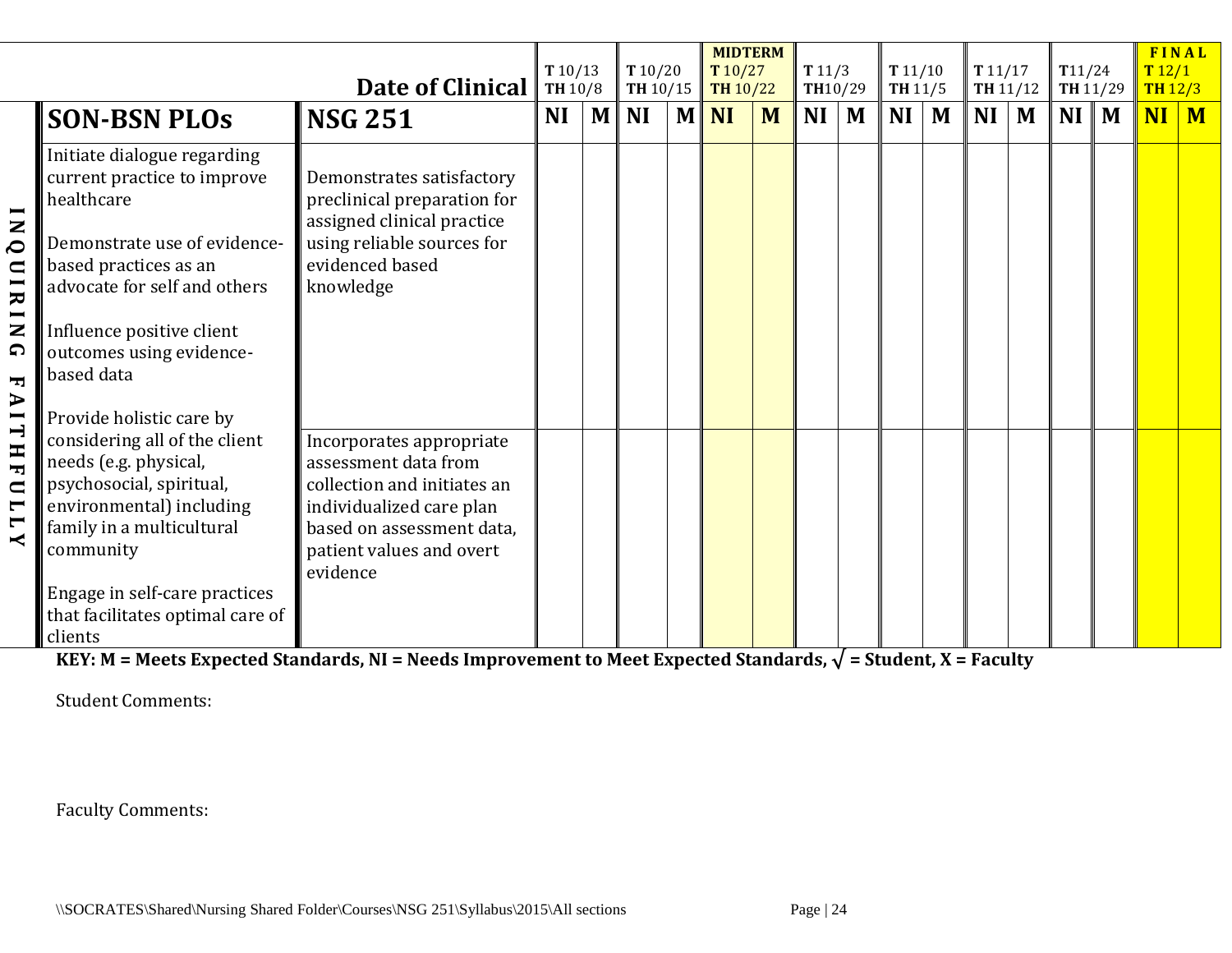|                                                                                                                                                                                            |                                                                                                                                                 | Date of Clinical                                                                                                                        |           | <b>TH</b> |           | T<br><b>TH</b> |           | <b>Midterm</b><br><b>TH</b> |           |   | <b>TH</b> |   | <b>TH</b> |   | <b>TH</b> |              | <b>FINAL</b><br><b>TH</b> |   |
|--------------------------------------------------------------------------------------------------------------------------------------------------------------------------------------------|-------------------------------------------------------------------------------------------------------------------------------------------------|-----------------------------------------------------------------------------------------------------------------------------------------|-----------|-----------|-----------|----------------|-----------|-----------------------------|-----------|---|-----------|---|-----------|---|-----------|--------------|---------------------------|---|
|                                                                                                                                                                                            | <b>SON-BSN PLOS</b>                                                                                                                             | <b>NSG 251</b>                                                                                                                          | <b>NI</b> | M         | <b>NI</b> | M              | <b>NI</b> | M                           | <b>NI</b> | M | <b>NI</b> | M | <b>NI</b> | M | <b>NI</b> | $\mathbf{M}$ | <b>NI</b>                 | M |
| ∩<br>$\blacktriangleright$<br>ᆽ<br>$\mathbf{z}$<br>ດ<br>Ŧ<br>$\blacktriangleright$<br>$\blacksquare$<br>$\rightarrow$<br>Η<br>Ŧ<br>$\blacksquare$<br>$\blacksquare$<br>$\blacksquare$<br>К | Demonstrate<br>compassionate care to<br>all people while<br>mirroring Christ's love<br>for all.<br>Partner with the<br>community to establish a | Provides patient care in a non-<br>judgmental and timely manner                                                                         |           |           |           |                |           |                             |           |   |           |   |           |   |           |              |                           |   |
|                                                                                                                                                                                            | trusting relationship<br>Demonstrate ethics and<br>values consistent with<br>the practice of<br>professional nursing.                           | Communicates observations or<br>concerns related to hazards and<br>errors that affect patients,<br>families and the health care<br>team |           |           |           |                |           |                             |           |   |           |   |           |   |           |              |                           |   |

Student Comments: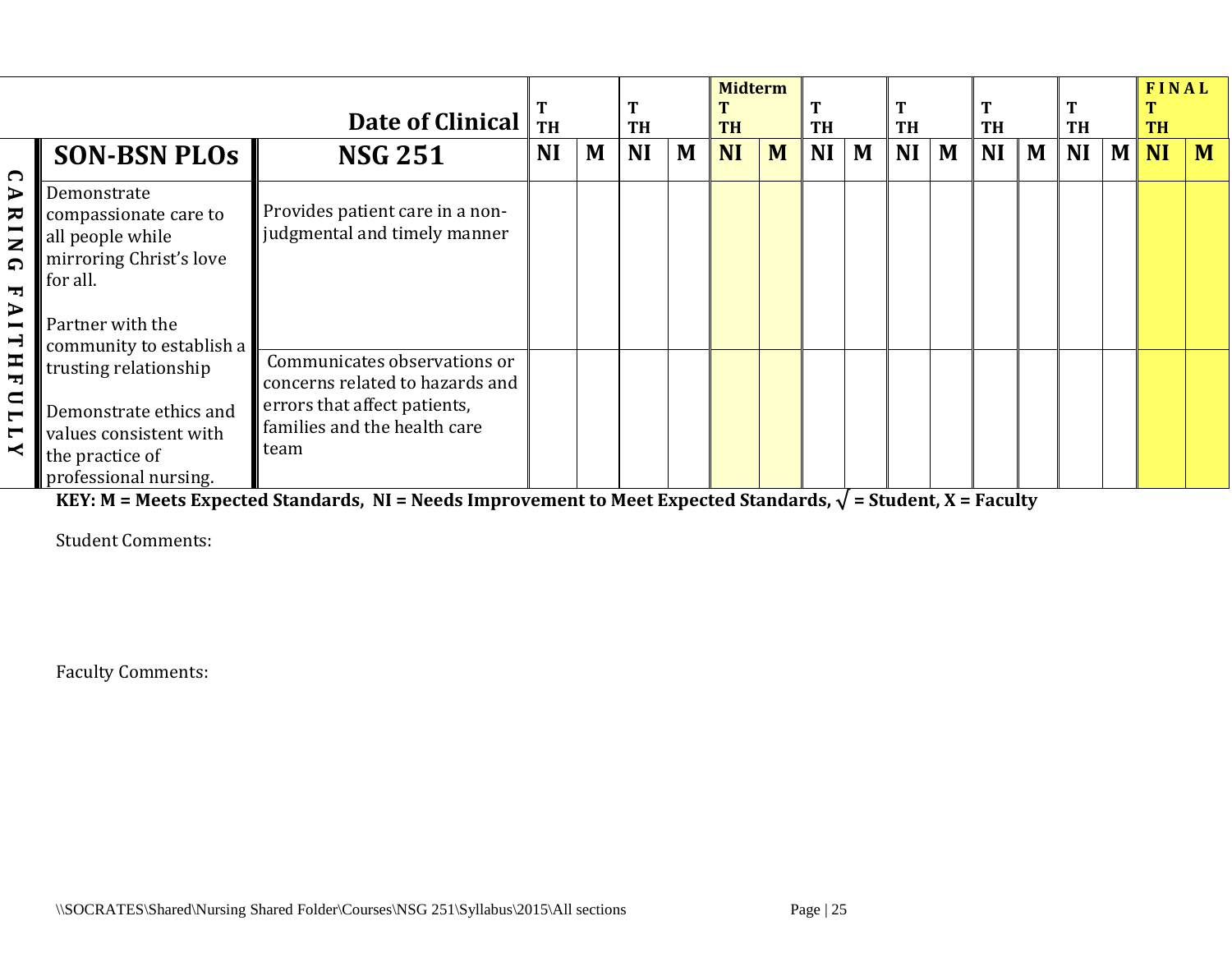|                                                                                                                                                                                                                                      |                                                                                                                                                                                                     | Date of Clinical                                                                              | <b>TH</b> |   | T<br><b>TH</b> |   | <b>TH</b> | <b>Midterm</b> | <b>TH</b> |   | T<br><b>TH</b> |   | <b>TH</b> |              | T<br><b>TH</b> |   | FINAL<br><b>TH</b> |   |
|--------------------------------------------------------------------------------------------------------------------------------------------------------------------------------------------------------------------------------------|-----------------------------------------------------------------------------------------------------------------------------------------------------------------------------------------------------|-----------------------------------------------------------------------------------------------|-----------|---|----------------|---|-----------|----------------|-----------|---|----------------|---|-----------|--------------|----------------|---|--------------------|---|
|                                                                                                                                                                                                                                      | <b>SON-BSN PLOS</b>                                                                                                                                                                                 | $\textsf{INSG} 251$                                                                           | <b>NI</b> | M | <b>NI</b>      | M | <b>NI</b> | M              | <b>NI</b> | M | <b>NI</b>      | M | <b>NI</b> | $\mathbf{M}$ | <b>NI</b>      | M | <b>NI</b>          | M |
| $\blacksquare$<br>$\blacksquare$<br>$\blacktriangleright$<br>$\overline{\mathbf{C}}$<br>$\blacksquare$<br>$\mathbf{z}$<br>$\Omega$<br>$\blacksquare$<br>$\blacktriangleright$<br>$\blacksquare$<br>$\overline{\phantom{0}}$<br>$H$ H | Provide graceful service<br>through compassionate<br>response to others' needs<br>Demonstrate the principles<br>of a servant leader as a<br>reflection of Christ's love<br>Exhibit patient advocacy | Provides care with<br>sensitivity and respect for<br>the diversity of the human<br>experience |           |   |                |   |           |                |           |   |                |   |           |              |                |   |                    |   |
| $\blacksquare$<br>$\blacksquare$<br>$\blacksquare$                                                                                                                                                                                   | that reflects sensitivity to<br>diversity in a holistic<br>manner                                                                                                                                   | Displays characteristics of<br>humility, courage and<br>forgiveness                           |           |   |                |   |           |                |           |   |                |   |           |              |                |   |                    |   |
|                                                                                                                                                                                                                                      |                                                                                                                                                                                                     |                                                                                               |           |   |                |   |           |                |           |   |                |   |           |              |                |   |                    |   |

Student Comments: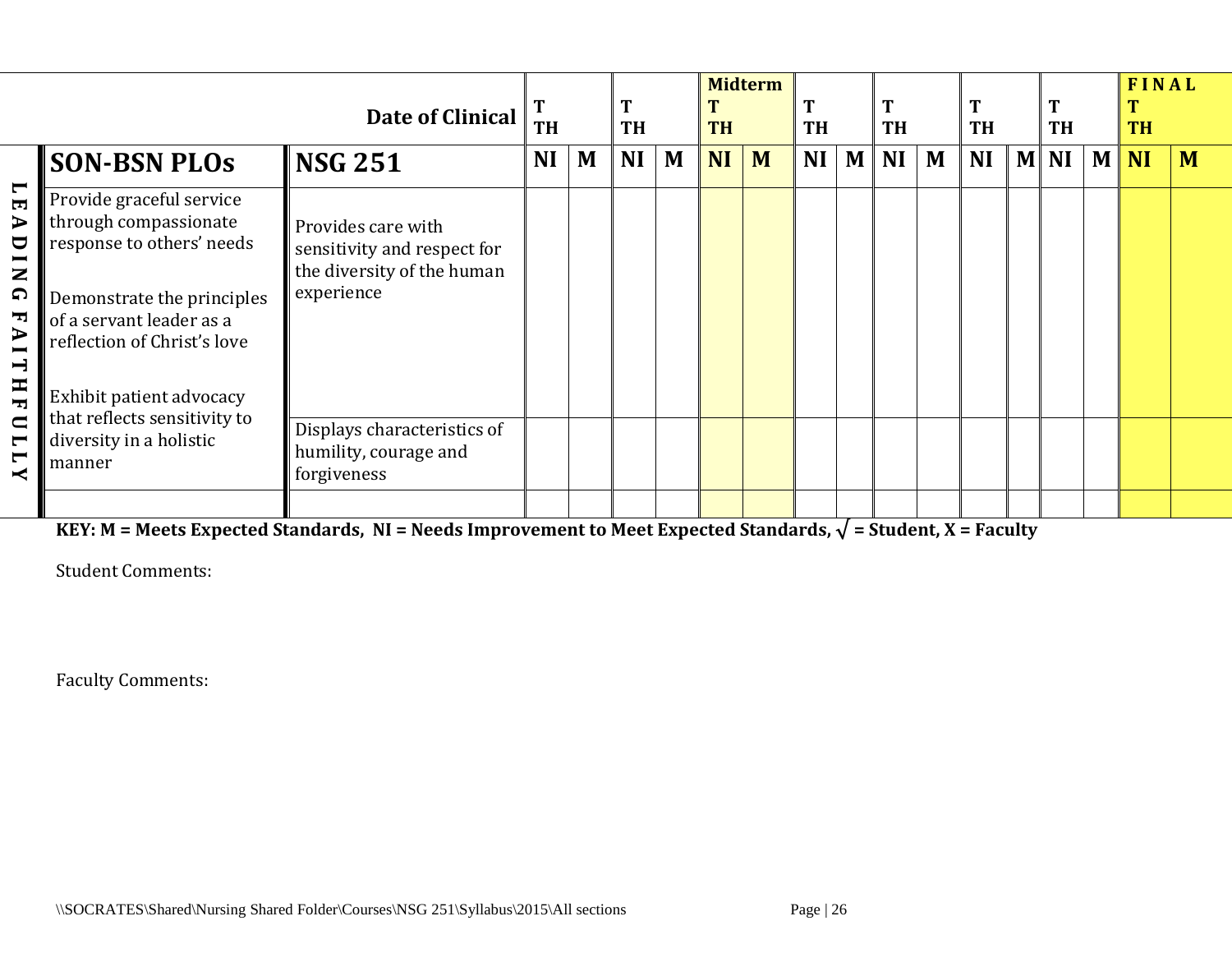|                                                                                                                                            |                                                                                                                                                                                                                                       | Date of Clinical                                                                                                                                              | T<br><b>TH</b> |   | <b>TH</b> |   | <b>MIDTERM</b><br><b>TH</b> |   | T<br><b>TH</b> |   | T<br><b>TH</b> |   | T<br><b>TH</b> |   | T<br><b>TH</b> |   | FINAL<br><b>TH</b> |   |
|--------------------------------------------------------------------------------------------------------------------------------------------|---------------------------------------------------------------------------------------------------------------------------------------------------------------------------------------------------------------------------------------|---------------------------------------------------------------------------------------------------------------------------------------------------------------|----------------|---|-----------|---|-----------------------------|---|----------------|---|----------------|---|----------------|---|----------------|---|--------------------|---|
|                                                                                                                                            | <b>SON-BSN PLOS</b>                                                                                                                                                                                                                   | <b>NSG 251</b>                                                                                                                                                | <b>NI</b>      | M | <b>NI</b> | M | <b>NI</b>                   | M | <b>NI</b>      | M | <b>NI</b>      | M | <b>NI</b>      | M | NI             | M | <b>NI</b>          | M |
| $\bigcap$<br>INNMNO<br>$\Omega$<br>$\blacktriangleright$<br>$\overline{L}$<br>Z<br>$\Omega$                                                | Engage in active listening to<br>promote therapeutic<br>relationships<br>Demonstrate effective verbal<br>and nonverbal<br>communication skills to<br>provide patient care<br>Dialog with members of the<br>healthcare team, including | Explorers<br>communication<br>technology when<br>gathering basic<br>information                                                                               |                |   |           |   |                             |   |                |   |                |   |                |   |                |   |                    |   |
| ᅮ<br>$\blacktriangleright$<br>$\overline{\phantom{0}}$<br>$\mathbf{H}$<br>$\blacksquare$<br>$\overline{\mathbf{u}}$<br>$\blacksquare$<br>≺ | the patient, to facilitate<br>positive patient outcomes.<br>Advocate for<br>patients/families and self<br>Implements patient care<br>while revering the diversity<br>of patients, families and<br>communities                         | Participates in effective,<br>culturally appropriate<br>communication<br>techniques with client<br>groups, faculty, peers,<br>and inter-professional<br>teams |                |   |           |   |                             |   |                |   |                |   |                |   |                |   |                    |   |

Student Comments: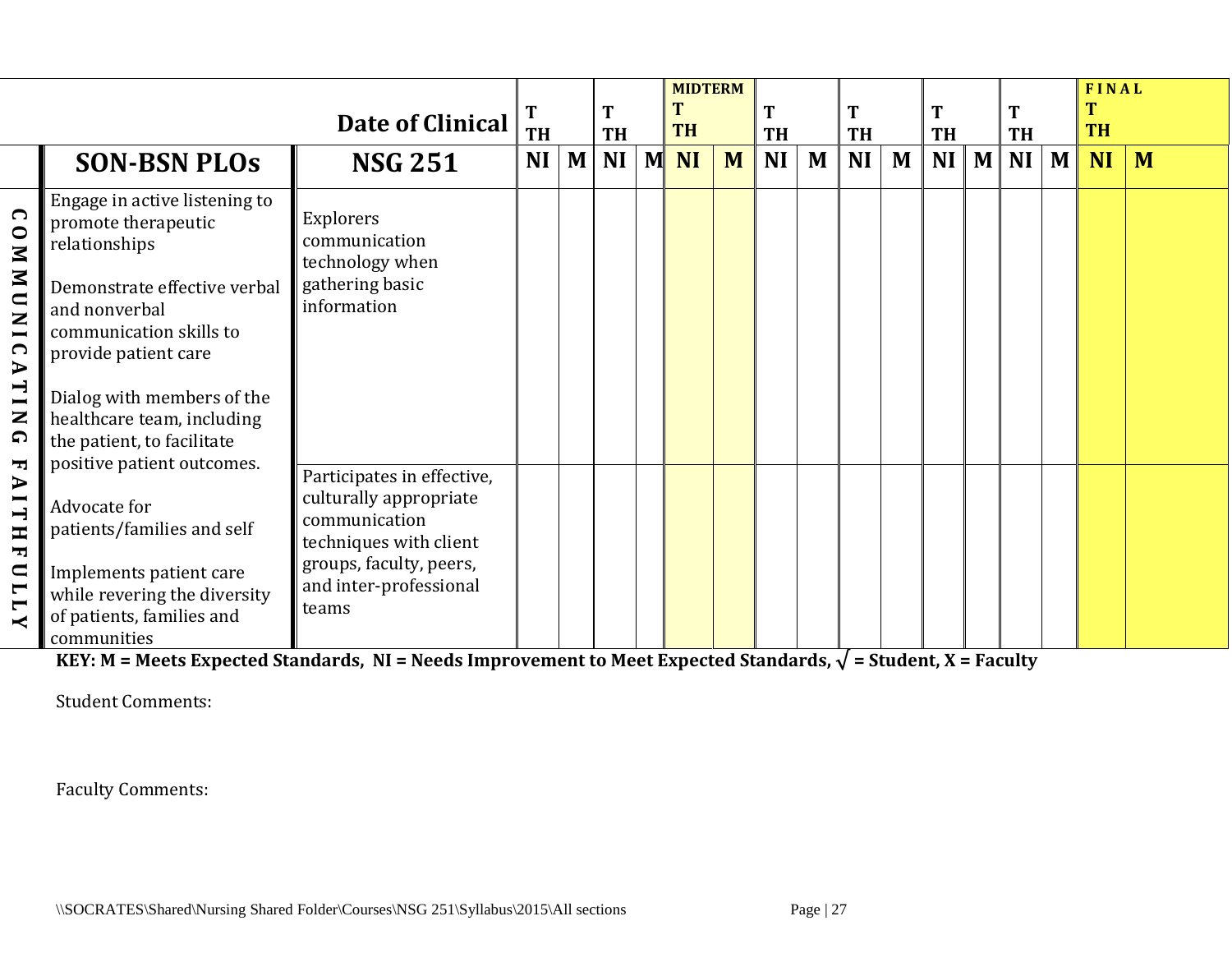|                                                                                                                                                                                                                                                                                                     |                                                                                                                                                                                                                                                                                                                                                           | Date of Clinical                                                                                                                                                                                                                        | <b>TH</b> |   | <b>TH</b> |   | <b>MIDTERM</b><br><b>TH</b> |   | <b>TH</b> |   | <b>TH</b> |   | T<br>TH   |   | <b>TH</b> |   | FINAL<br><b>TH</b> |   |
|-----------------------------------------------------------------------------------------------------------------------------------------------------------------------------------------------------------------------------------------------------------------------------------------------------|-----------------------------------------------------------------------------------------------------------------------------------------------------------------------------------------------------------------------------------------------------------------------------------------------------------------------------------------------------------|-----------------------------------------------------------------------------------------------------------------------------------------------------------------------------------------------------------------------------------------|-----------|---|-----------|---|-----------------------------|---|-----------|---|-----------|---|-----------|---|-----------|---|--------------------|---|
|                                                                                                                                                                                                                                                                                                     | <b>SON-BSN PLOS</b>                                                                                                                                                                                                                                                                                                                                       | <b>NSG 251</b>                                                                                                                                                                                                                          | <b>NI</b> | M | NI        | M | <b>NI</b>                   | M | <b>NI</b> | M | <b>NI</b> | M | <b>NI</b> | M | <b>NI</b> | M | <b>NI</b>          | M |
| $\overline{\phantom{a}}$<br>$\bullet$<br>$\blacksquare$<br>$\blacksquare$<br>$\circ$<br>₹<br>$\overline{\mathbf{N}}$<br>$\Omega$<br>$\blacksquare$<br>$\blacksquare$<br>$\overline{\phantom{0}}$<br>$\mathbf{H}$<br>$\blacksquare$<br>$\blacksquare$<br>$\blacksquare$<br>$\blacksquare$<br>$\prec$ | Engage in a professional<br>practice environment<br>that promotes nursing<br>excellence<br>Provides patient care<br>within the boundaries<br>designated by<br>regulatory agencies,<br>professional practices<br>and ethical standards of a<br>Christian nurse<br>Avail self of learning<br>opportunities to initiate<br>the life-long learning<br>process | <b>Adheres to PLNU</b><br>professional and site specific<br>standards, including<br>confidentiality, safety and<br>reporting processes<br>Displays exploration of<br>resources and opportunities<br>as part of professional<br>practice |           |   |           |   |                             |   |           |   |           |   |           |   |           |   |                    |   |

Student Comments: